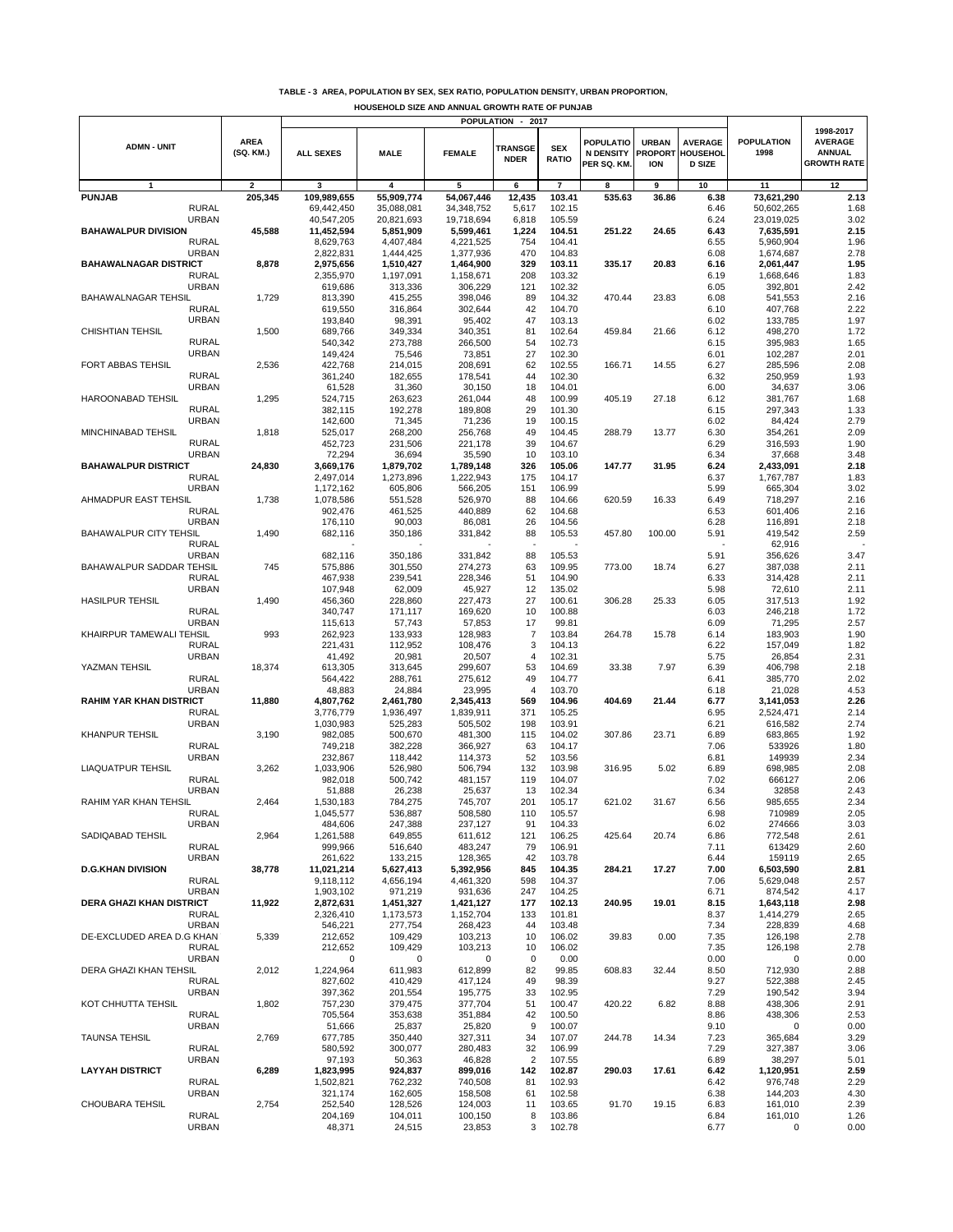|                              | <b>POPULATION</b><br>2017<br>$\blacksquare$ |                          |                    |                   |                   |                               |                            |                                              |                                       |                                                    |                           |                                                                    |
|------------------------------|---------------------------------------------|--------------------------|--------------------|-------------------|-------------------|-------------------------------|----------------------------|----------------------------------------------|---------------------------------------|----------------------------------------------------|---------------------------|--------------------------------------------------------------------|
| <b>ADMN - UNIT</b>           |                                             | <b>AREA</b><br>(SQ. KM.) | <b>ALL SEXES</b>   | <b>MALE</b>       | <b>FEMALE</b>     | <b>TRANSGE</b><br><b>NDER</b> | <b>SEX</b><br><b>RATIO</b> | <b>POPULATIO</b><br>N DENSITY<br>PER SQ. KM. | URBAN<br><b>PROPORT</b><br><b>ION</b> | <b>AVERAGE</b><br><b>HOUSEHOL</b><br><b>D SIZE</b> | <b>POPULATION</b><br>1998 | 1998-2017<br><b>AVERAGE</b><br><b>ANNUAL</b><br><b>GROWTH RATE</b> |
|                              |                                             | $\overline{\mathbf{2}}$  | 3                  | 4                 | 5                 | 6                             | $\overline{7}$             | 8                                            | 9                                     | 10                                                 | 11                        | 12                                                                 |
| KAROR LAL ESAN TEHSIL        |                                             | 1,823                    | 594,367            | 298,894           | 295,419           | 54                            | 101.18                     | 326.04                                       | 13.35                                 | 6.61                                               | 368,899                   | 2.54                                                               |
|                              | <b>RURAL</b>                                |                          | 515,040            | 259,261           | 255,752           | 27                            | 101.37                     |                                              |                                       | 6.61                                               | 330,556                   | 2.36                                                               |
|                              | <b>URBAN</b>                                |                          | 79,327             | 39,633            | 39,667            | 27                            | 99.91                      |                                              |                                       | 6.60                                               | 38,343                    | 3.89                                                               |
| <b>LAYYAH TEHSIL</b>         |                                             | 1,712                    | 977,088            | 497,417           | 479,594           | 77                            | 103.72                     | 570.73                                       | 19.80                                 | 6.21                                               | 591,042                   | 2.68                                                               |
|                              | <b>RURAL</b>                                |                          | 783,612            | 398,960           | 384,606           | 46                            | 103.73                     |                                              |                                       | 6.21                                               | 485,182                   | 2.55                                                               |
|                              | <b>URBAN</b>                                |                          | 193,476            | 98,457            | 94,988            | 31                            | 103.65                     |                                              |                                       | 6.21                                               | 105,860                   | 3.22                                                               |
| <b>MUZAFFARGARH DISTRICT</b> |                                             | 8,249                    | 4,328,549          | 2,223,085         | 2,105,145         | 319                           | 105.60                     | 524.74                                       | 16.13                                 | 6.48                                               | 2,635,903                 | 2.64                                                               |
|                              | <b>RURAL</b>                                |                          | 3,630,138          | 1,864,893         | 1,765,011         | 234                           | 105.66                     |                                              |                                       | 6.52                                               | 2,294,558                 | 2.44                                                               |
|                              | <b>URBAN</b>                                |                          | 698,411            | 358,192           | 340,134           | 85                            | 105.31                     |                                              |                                       | 6.28                                               | 341,345                   | 3.83                                                               |
| ALIPUR TEHSIL                |                                             | 1,391                    | 640,384            | 329,881           | 310,457           | 46                            | 106.26                     | 460.38                                       | 6.95                                  | 6.89                                               | 398,053                   | 2.53                                                               |
|                              | <b>RURAL</b>                                |                          | 595,880            | 307,377           | 288,463           | 40                            | 106.56                     |                                              |                                       | 6.92                                               | 369,452                   | 2.54                                                               |
|                              | <b>URBAN</b>                                |                          | 44,504             | 22,504            | 21,994            | 6                             | 102.32                     |                                              |                                       | 6.54                                               | 28,601                    | 2.35                                                               |
| <b>JATOI TEHSIL</b>          |                                             | 1,010                    | 715,177            | 366,460           | 348,671           | 46                            | 105.10                     | 708.10                                       | 22.29                                 | 6.18                                               | 446,546                   | 2.51                                                               |
|                              | <b>RURAL</b>                                |                          | 555,795            | 285,241           | 270,521           | 33                            | 105.44                     |                                              |                                       | 6.25                                               | 393,772                   | 1.83                                                               |
|                              | <b>URBAN</b>                                |                          | 159,382            | 81,219            | 78,150            | 13                            | 103.93                     |                                              |                                       | 5.95                                               | 52,774                    | 5.98                                                               |
| KOT ADDU TEHSIL              |                                             | 3,471                    | 1,347,501          | 689,962           | 657,460           | 79                            | 104.94                     | 388.22                                       | 18.86                                 | 6.50                                               | 808,438                   | 2.72                                                               |
|                              | <b>RURAL</b>                                |                          | 1,093,354          | 560,409           | 532,894           | 51                            | 105.16                     |                                              |                                       | 6.53                                               | 688,771                   | 2.46                                                               |
|                              | <b>URBAN</b>                                |                          | 254,147            | 129,553           | 124,566           | 28                            | 104.00                     |                                              |                                       | 6.37                                               | 119,667                   | 4.04                                                               |
| MUZAFFARGARH TEHSIL          |                                             | 2,377                    | 1,625,487          | 836,782           | 788,557           | 148                           | 106.12                     | 683.84                                       | 14.79                                 | 6.44                                               | 982,866                   | 2.68                                                               |
|                              | <b>RURAL</b>                                |                          | 1,385,109          | 711,866           | 673,133           | 110                           | 105.75                     |                                              |                                       | 6.45                                               | 842,563                   | 2.65                                                               |
|                              | <b>URBAN</b>                                |                          | 240,378            | 124,916           | 115,424           | 38                            | 108.22                     |                                              |                                       | 6.37                                               | 140,303                   | 2.87                                                               |
| <b>RAJANPUR DISTRICT</b>     |                                             | 12,318                   | 1,996,039          | 1,028,164         | 967,668           | 207                           | 106.25                     | 162.04                                       | 16.90                                 | 7.44                                               | 1,103,618                 | 3.16                                                               |
|                              | <b>RURAL</b>                                |                          | 1,658,743          | 855,496           | 803,097           | 150                           | 106.52                     |                                              |                                       | 7.51                                               | 943,463                   | 3.01                                                               |
|                              | <b>URBAN</b>                                |                          | 337,296            | 172,668           | 164,571           | 57                            | 104.92                     |                                              |                                       | 7.09                                               | 160,155                   | 3.99                                                               |
| DE-EXCLUDED AREA RAJANPUF    |                                             | 5,013                    | 34,191             | 18,280            | 15,909            | $\overline{2}$                | 114.90                     | 6.82                                         |                                       | 6.56                                               | 14,051                    | 4.78                                                               |
|                              | <b>RURAL</b>                                |                          | 34,191             | 18,280            | 15,909            | 2                             | 114.90                     |                                              |                                       | 6.56                                               | 14,051                    | 4.78                                                               |
| <b>JAMPUR TEHSIL</b>         | <b>URBAN</b>                                |                          | 849,389            | 433,764           | 415,556           | 69                            | 104.38                     | 365.80                                       | 12.96                                 |                                                    | 485,051                   | 2.99                                                               |
|                              |                                             | 2,322                    |                    |                   |                   |                               |                            |                                              |                                       | 7.67                                               |                           |                                                                    |
|                              | <b>RURAL</b><br><b>URBAN</b>                |                          | 739,299            | 377,811<br>55,953 | 361,435           | 53<br>16                      | 104.53                     |                                              |                                       | 7.80<br>6.92                                       | 417,338<br>67,713         | 3.05<br>2.59                                                       |
| RAJANPUR TEHSIL              |                                             | 2,078                    | 110,090<br>706,770 | 364,183           | 54,121<br>342,489 | 98                            | 103.39<br>106.33           | 340.12                                       | 30.09                                 | 7.48                                               | 395,953                   | 3.09                                                               |
|                              | <b>RURAL</b>                                |                          | 494,109            | 254,955           | 239,095           | 59                            | 106.63                     |                                              |                                       | 7.62                                               | 314,641                   | 2.40                                                               |
|                              | <b>URBAN</b>                                |                          | 212,661            | 109,228           | 103,394           | 39                            | 105.64                     |                                              |                                       | 7.17                                               | 81,312                    | 5.18                                                               |
| ROJHAN TEHSIL                |                                             | 2,905                    | 405,689            | 211,937           | 193,714           | 38                            | 109.41                     | 139.65                                       | 3.59                                  | 7.01                                               | 208,563                   | 3.56                                                               |
|                              | <b>RURAL</b>                                |                          | 391,144            | 204,450           | 186,658           | 36                            | 109.53                     |                                              |                                       | 6.99                                               | 197,433                   | 3.66                                                               |
|                              | URBAN                                       |                          | 14,545             | 7,487             | 7,056             | $\overline{2}$                | 106.11                     |                                              |                                       | 7.38                                               | 11,130                    | 1.42                                                               |
| <b>FAISALABAD DIVISION</b>   |                                             | 17,918                   | 14,185,231         | 7,233,831         | 6,949,921         | 1,479                         | 104.09                     | 791.67                                       | 36.87                                 | 6.39                                               | 9,885,685                 | 1.92                                                               |
|                              | <b>RURAL</b>                                |                          | 8,955,732          | 4,558,013         | 4,396,964         | 755                           | 103.66                     |                                              |                                       | 6.46                                               | 6,598,851                 | 1.62                                                               |
|                              | <b>URBAN</b>                                |                          | 5,229,499          | 2,675,818         | 2,552,957         | 724                           | 104.81                     |                                              |                                       | 6.27                                               | 3,286,834                 | 2.47                                                               |
| <b>CHINIOT DISTRICT</b>      |                                             | 2,643                    | 1,368,659          | 699,606           | 668,914           | 139                           | 104.59                     | 517.84                                       | 30.85                                 | 6.21                                               | 965,124                   | 1.85                                                               |
|                              | <b>RURAL</b>                                |                          | 946,429            | 483,451           | 462,899           | 79                            | 104.44                     |                                              |                                       | 6.23                                               | 705,941                   | 1.55                                                               |
|                              | <b>URBAN</b>                                |                          | 422,230            | 216,155           | 206,015           | 60                            | 104.92                     |                                              |                                       | 6.15                                               | 259,183                   | 2.60                                                               |
| <b>BHAWANA TEHSIL</b>        |                                             | 879                      | 373,841            | 190,789           | 183,012           | 40                            | 104.25                     | 425.30                                       | 9.12                                  | 6.27                                               | 272,754                   | 1.67                                                               |
|                              | <b>RURAL</b>                                |                          | 339,754            | 173,525           | 166,193           | 36                            | 104.41                     |                                              |                                       | 6.26                                               | 258,757                   | 1.44                                                               |
|                              | <b>URBAN</b>                                |                          | 34,087             | 17,264            | 16,819            | 4                             | 102.65                     |                                              |                                       | 6.35                                               | 13,997                    | 4.79                                                               |
| CHINIOT TEHSIL               |                                             | 709                      | 555,796            | 285,756           | 269,986           | 54                            | 105.84                     | 783.92                                       | 50.11                                 | 6.45                                               | 382,876                   | 1.98                                                               |
|                              | <b>RURAL</b>                                |                          | 277,268            | 141,800           | 135,447           | 21                            | 104.69                     |                                              |                                       | 6.38                                               | 210,354                   | 1.46                                                               |
|                              | <b>URBAN</b>                                |                          | 278,528            | 143,956           | 134,539           | 33                            | 107.00                     |                                              |                                       | 6.52                                               | 172,522                   | 2.55                                                               |
| <b>LALIAN TEHSIL</b>         |                                             | 1,055                    | 439,022            | 223,061           | 215,916           | 45                            | 103.31                     | 416.13                                       | 24.97                                 | 5.88                                               | 309,494                   | 1.85                                                               |
|                              | <b>RURAL</b>                                |                          | 329,407            | 168,126           | 161,259           | 22                            | 104.26                     |                                              |                                       | 6.09                                               | 236,830                   | 1.75                                                               |
|                              | <b>URBAN</b>                                |                          | 109,615            | 54,935            | 54,657            | 23                            | 100.51                     |                                              |                                       | 5.32                                               | 72,664                    | 2.18                                                               |
| <b>FAISALABAD DISTRICT</b>   |                                             | 5,857                    | 7,882,444          | 4,038,932         | 3,842,684         | 828                           | 105.11                     | 1345.82                                      | 47.79                                 | 6.42                                               | 5,429,547                 | 1.98                                                               |
|                              | <b>RURAL</b>                                |                          | 4,115,578          | 2,103,917         | 2,011,294         | 367                           | 104.61                     |                                              |                                       | 6.53                                               | 3,111,114                 | 1.48                                                               |
|                              | <b>URBAN</b>                                |                          | 3,766,866          | 1,935,015         | 1,831,390         | 461                           | 105.66                     |                                              |                                       | 6.31                                               | 2,318,433                 | 2.58                                                               |
| CHAK JHUMRA TEHSIL           |                                             | 654                      | 332966             | 167673            | 165259            | 34                            | 101.46                     | 509.12                                       | 14.65                                 | 6.50                                               | 253806                    | 1.44                                                               |
|                              | <b>RURAL</b>                                |                          | 284170             | 143009            | 141136            | 25                            | 101.33                     |                                              |                                       | 6.57                                               | 221695                    | 1.31                                                               |
|                              | <b>URBAN</b>                                |                          | 48796              | 24664             | 24123             | 9                             | 102.24                     |                                              |                                       | 6.12                                               | 32111                     | 2.22                                                               |
| FAISALABAD CITY TEHSIL       |                                             | 168                      | 3244259            | 1669218           | 1574667           | 374                           | 106.00                     | 19311.07                                     | 98.95                                 | 6.30                                               | 2140346                   | 2.21                                                               |
|                              | <b>RURAL</b>                                |                          | 34101              | 17534             | 16561             | 6                             | 105.88                     |                                              |                                       | 6.33                                               | 131485                    | $-6.84$                                                            |
|                              | <b>URBAN</b>                                |                          | 3210158            | 1651684           | 1558106           | 368                           | 106.01                     |                                              |                                       | 6.30                                               | 2008861                   | 2.49                                                               |
| FAISALABAD SADAR TEHSIL      |                                             | 1186                     | 1465027            | 750889            | 713993            | 145                           | 105.17                     | 1235.27                                      | 2.72                                  | 6.54                                               | 924110                    | 2.45                                                               |
|                              | RURAL                                       |                          | 1425154            | 730729            | 694280            | 145                           | 105.25                     |                                              |                                       | 6.54                                               | 900984                    | 2.44                                                               |
|                              | <b>URBAN</b>                                |                          | 39873              | 20160             | 19713             | 0                             | 102.27                     |                                              |                                       | 6.56                                               | 23126                     | 2.90                                                               |
| JARANWALA TEHSIL             |                                             | 1811                     | 1493923            | 767809            | 725957            | 157                           | 105.77                     | 824.92                                       | 15.17                                 | 6.53                                               | 1061846                   | 1.81                                                               |
|                              | <b>RURAL</b><br><b>URBAN</b>                |                          | 1267317<br>226606  | 651051<br>116758  | 616147<br>109810  | 119<br>38                     | 105.66<br>106.33           |                                              |                                       | 6.55                                               | 924849<br>136997          | 1.67                                                               |
| SAMMUNDRI TEHSIL             |                                             | 754                      | 643114             | 324328            |                   | 65                            | 101.76                     | 852.94                                       | 24.40                                 | 6.45<br>6.51                                       | 508637                    | 2.68<br>1.24                                                       |
|                              | <b>RURAL</b>                                |                          | 486176             | 245494            | 318721<br>240637  | 45                            | 102.02                     |                                              |                                       | 6.54                                               |                           | 0.36                                                               |
|                              | <b>URBAN</b>                                |                          | 156938             | 78834             | 78084             | 20                            | 100.96                     |                                              |                                       | 6.39                                               | 453729<br>54908           | 5.67                                                               |
| TANDLIAN WALA TEHSIL         |                                             | 1284                     | 703155             | 359015            | 344087            | 53                            | 104.34                     | 547.63                                       | 12.02                                 | 6.46                                               | 540802                    | 1.39                                                               |
|                              | <b>RURAL</b>                                |                          | 618660             | 316100            | 302533            | 27                            | 104.48                     |                                              |                                       | 6.47                                               | 478372                    | 1.36                                                               |
|                              | <b>URBAN</b>                                |                          | 84495              | 42915             | 41554             | 26                            | 103.28                     |                                              |                                       | 6.34                                               | 62430                     | 1.60                                                               |
| <b>JHANG DISTRICT</b>        |                                             | 6,166                    | 2,742,633          | 1,394,928         | 1,347,444         | 261                           | 103.52                     | 444.80                                       | 21.82                                 | 6.35                                               | 1,869,421                 | 2.03                                                               |
|                              | <b>RURAL</b>                                |                          | 2,144,201          | 1,090,484         | 1,053,555         | 162                           | 103.51                     |                                              |                                       | 6.39                                               | 1,465,614                 | 2.02                                                               |
|                              | <b>URBAN</b>                                |                          | 598,432            | 304,444           | 293,889           | 99                            | 103.59                     |                                              |                                       | 6.18                                               | 403,807                   | 2.09                                                               |
| 18-HAZARI TEHSIL             |                                             | 1,566                    | 295,714            | 149,692           | 146,000           | 22                            | 102.53                     | 188.83                                       | 9.32                                  | 6.13                                               | 200,036                   | 2.07                                                               |
|                              | RURAL                                       |                          | 268,160            | 135,653           | 132,487           | 20                            | 102.39                     |                                              |                                       | 6.12                                               | 200,036                   | 1.55                                                               |
|                              | <b>URBAN</b>                                |                          | 27,554             | 14,039            | 13,513            | $\overline{2}$                | 103.89                     |                                              |                                       | 6.27                                               |                           |                                                                    |
| AHMADPUR SIAL TEHSIL         |                                             | 851                      | 433,534            | 219,496           | 214,001           | 37                            | 102.57                     | 509.44                                       | 15.60                                 | 6.66                                               | 296,465                   | 2.02                                                               |
|                              | <b>RURAL</b>                                |                          | 365,900            | 185,430           | 180,440           | 30                            | 102.77                     |                                              |                                       | 6.69                                               | 250,117                   | 2.02                                                               |
|                              | <b>URBAN</b>                                |                          | 67,634             | 34,066            | 33,561            | $\overline{7}$                | 101.50                     |                                              |                                       | 6.52                                               | 46,348                    | 2.01                                                               |
| <b>JHANG TEHSIL</b>          |                                             | 2,591                    | 1,464,818          | 747,381           | 717,280           | 157                           | 104.20                     | 565.35                                       | 29.32                                 | 6.24                                               | 999,130                   | 2.03                                                               |
|                              | <b>RURAL</b>                                |                          | 1,035,377          | 528,229           | 507,071           | 77                            | 104.17                     |                                              |                                       | 6.26                                               | 694,457                   | 2.12                                                               |
|                              | <b>URBAN</b>                                |                          | 429,441            | 219,152           | 210,209           | 80                            | 104.25                     |                                              |                                       | 6.19                                               | 304,673                   | 1.82                                                               |
| SHORKOT TEHSIL               |                                             | 1,158                    | 548,567            | 278,359           | 270,163           | 45                            | 103.03                     | 473.72                                       | 13.45                                 | 6.52                                               | 373,790                   | 2.04                                                               |
|                              | <b>RURAL</b>                                |                          | 474,764            | 241,172           | 233,557           | 35                            | 103.26                     |                                              |                                       | 6.64                                               | 321,004                   | 2.08                                                               |
|                              | <b>URBAN</b>                                |                          | 73,803             | 37,187            | 36,606            | 10                            | 101.59                     |                                              |                                       | 5.85                                               | 52,786                    | 1.78                                                               |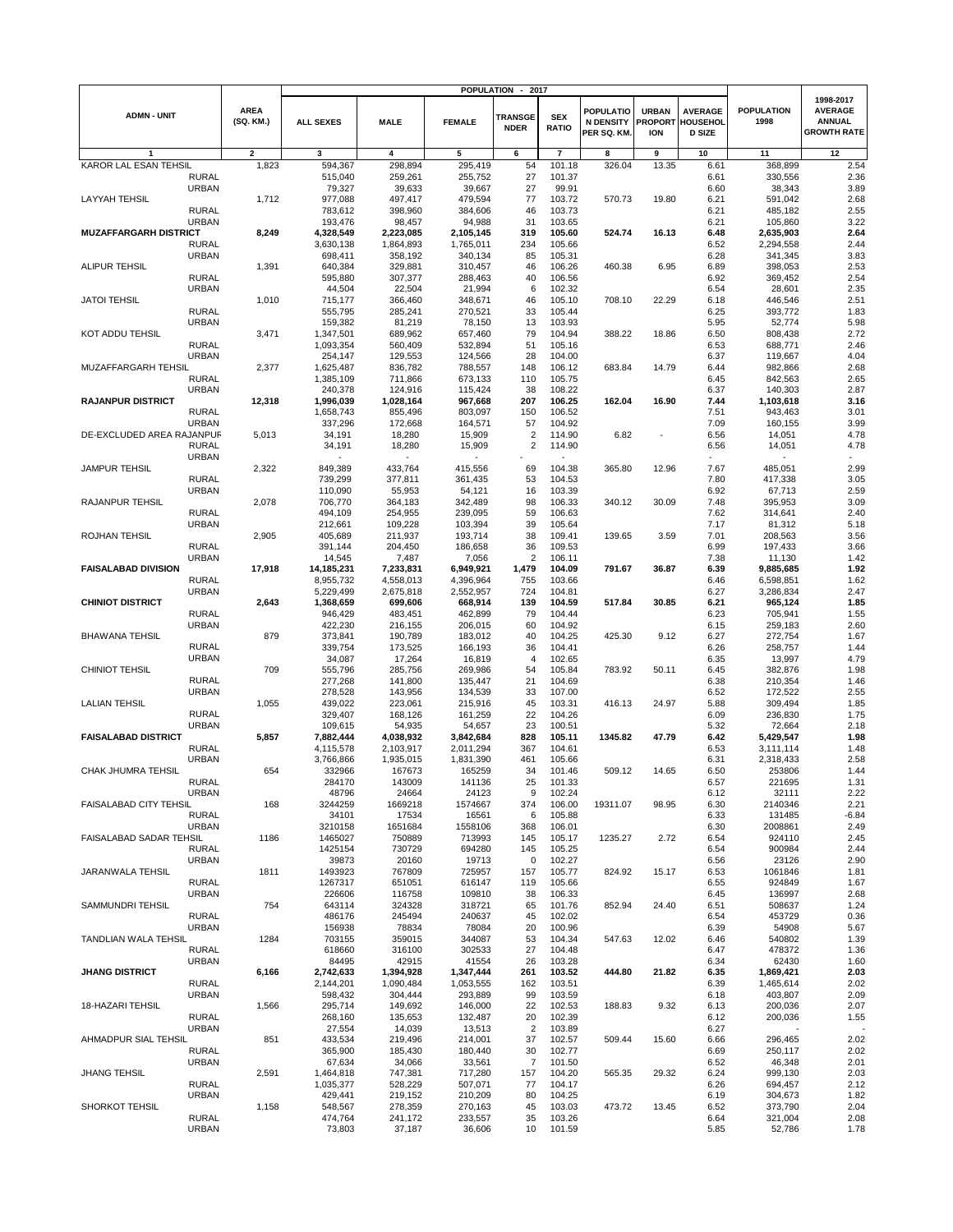|                                                 |                          |                         |                         | <b>POPULATION</b>      | 2017<br>$\blacksquare$        |                            |                                                     |                                              |                                             |                           |                                                                    |
|-------------------------------------------------|--------------------------|-------------------------|-------------------------|------------------------|-------------------------------|----------------------------|-----------------------------------------------------|----------------------------------------------|---------------------------------------------|---------------------------|--------------------------------------------------------------------|
| <b>ADMN - UNIT</b>                              | <b>AREA</b><br>(SQ. KM.) | <b>ALL SEXES</b>        | <b>MALE</b>             | <b>FEMALE</b>          | <b>TRANSGE</b><br><b>NDER</b> | <b>SEX</b><br><b>RATIO</b> | <b>POPULATIO</b><br><b>N DENSITY</b><br>PER SQ. KM. | <b>URBAN</b><br><b>PROPORT</b><br><b>ION</b> | <b>AVERAGE</b><br>HOUSEHOL<br><b>D SIZE</b> | <b>POPULATION</b><br>1998 | 1998-2017<br><b>AVERAGE</b><br><b>ANNUAL</b><br><b>GROWTH RATE</b> |
| 1                                               | $\overline{\mathbf{2}}$  | 3                       | $\overline{\mathbf{4}}$ | 5                      | 6                             | $\overline{7}$             | 8                                                   | 9                                            | 10                                          | 11                        | 12                                                                 |
| TOBA TEK SINGH DISTRICT                         | 3,252                    | 2,191,495               | 1,100,365               | 1,090,879              | 251                           | 100.87                     | 673.89                                              | 20.17                                        | 6.42                                        | 1,621,593                 | 1.59                                                               |
| <b>RURAL</b>                                    |                          | 1,749,524               | 880,161                 | 869,216                | 147                           | 101.26                     |                                                     |                                              | 6.49                                        | 1,316,182                 | 1.51                                                               |
| <b>URBAN</b>                                    |                          | 441,971                 | 220,204                 | 221,663                | 104                           | 99.34                      |                                                     |                                              | 6.18                                        | 305,411                   | 1.96                                                               |
| <b>GOJRA TEHSIL</b>                             | 851                      | 657,222                 | 329,446                 | 327,690                | 86                            | 100.54                     | 772.29                                              | 26.60                                        | 6.53                                        | 495,096                   | 1.50                                                               |
| <b>RURAL</b>                                    |                          | 482,391                 | 242,314                 | 240,026                | 51                            | 100.95                     |                                                     |                                              | 6.62                                        | 377,204                   | 1.30                                                               |
| <b>URBAN</b>                                    |                          | 174,831                 | 87,132                  | 87,664                 | 35                            | 99.39                      |                                                     |                                              | 6.28                                        | 117,892                   | 2.09                                                               |
| <b>KAMALIA TEHSIL</b><br><b>RURAL</b>           | 486                      | 372,010<br>236,336      | 187,494<br>119,521      | 184,466<br>116,794     | 50<br>21                      | 101.64<br>102.33           | 765.45                                              | 36.47                                        | 6.55<br>6.67                                | 283,674<br>186,350        | 1.43<br>1.26                                                       |
| <b>URBAN</b>                                    |                          | 135,674                 | 67,973                  | 67,672                 | 29                            | 100.44                     |                                                     |                                              | 6.35                                        | 97,324                    | 1.76                                                               |
| PIRMAHAL TEHSIL                                 | 774                      | 422,246                 | 212,466                 | 209,733                | 47                            | 101.30                     | 545.54                                              | 10.47                                        | 6.43                                        | 288,592                   | 2.02                                                               |
| <b>RURAL</b>                                    |                          | 378,026                 | 190,292                 | 187,703                | 31                            | 101.38                     |                                                     |                                              | 6.51                                        | 258,335                   | 2.02                                                               |
| <b>URBAN</b>                                    |                          | 44,220                  | 22,174                  | 22,030                 | 16                            | 100.65                     |                                                     |                                              | 5.81                                        | 30,257                    | 2.01                                                               |
| <b>TOBA TEK SINGH TEHSIL</b>                    | 1,141                    | 740,017                 | 370,959                 | 368,990                | 68                            | 100.53                     | 648.57                                              | 11.79                                        | 6.26                                        | 554,231                   | 1.53                                                               |
| <b>RURAL</b>                                    |                          | 652,771                 | 328,034                 | 324,693                | 44                            | 101.03                     |                                                     |                                              | 6.31                                        | 494,293                   | 1.47                                                               |
| <b>URBAN</b>                                    |                          | 87,246                  | 42,925                  | 44,297                 | 24                            | 96.90                      |                                                     |                                              | 5.91                                        | 59,938                    | 1.99                                                               |
| <b>GUJRANWALA DIVISION</b>                      | 17,207                   | 16,120,861              | 7,985,444               | 8,133,618              | 1,799                         | 98.18                      | 936.88                                              | 36.64                                        | 6.57                                        | 11,431,058                | 1.82                                                               |
| <b>RURAL</b><br><b>URBAN</b>                    |                          | 10,213,964<br>5,906,897 | 5,005,897<br>2,979,547  | 5,207,134<br>2,926,484 | 933<br>866                    | 96.14<br>101.81            |                                                     |                                              | 6.67<br>6.41                                | 7,872,597<br>3,558,461    | 1.38<br>2.70                                                       |
| <b>GUJRANWALA DISTRICT</b>                      | 3,622                    | 5,011,066               | 2,528,990               | 2,481,457              | 619                           | 101.92                     | 1383.51                                             | 58.85                                        | 6.63                                        | 3,400,940                 | 2.06                                                               |
| <b>RURAL</b>                                    |                          | 2,061,948               | 1,032,024               | 1,029,715              | 209                           | 100.22                     |                                                     |                                              | 6.81                                        | 1,681,902                 | 1.08                                                               |
| <b>URBAN</b>                                    |                          | 2,949,118               | 1,496,966               | 1,451,742              | 410                           | 103.12                     |                                                     |                                              | 6.52                                        | 1,719,038                 | 2.88                                                               |
| <b>GUJRANWALA CITY TEHSIL</b>                   | 131                      | 259,764                 | 131,374                 | 128,365                | 25                            | 102.34                     | 1982.93                                             | 71.55                                        | 6.68                                        | 115,122                   | 4.37                                                               |
| <b>RURAL</b>                                    |                          | 73,890                  | 37,904                  | 35,977                 | 9                             | 105.36                     |                                                     |                                              | 6.52                                        | 20,654                    | 6.93                                                               |
| <b>URBAN</b>                                    |                          | 185,874                 | 93,470                  | 92,388                 | 16                            | 101.17                     |                                                     |                                              | 6.74                                        | 94,468                    | 3.62                                                               |
| GUJRANWALA SADDAR TEHSIL                        | 783                      | 2,806,529               | 1,426,685               | 1,379,480              | 364                           | 103.42                     | 3584.33                                             | 77.15                                        | 6.57                                        | 1,812,137                 | 2.32                                                               |
| <b>RURAL</b>                                    |                          | 641,189                 | 321,787                 | 319,316                | 86                            | 100.77                     |                                                     |                                              | 6.74                                        | 586,535                   | 0.47                                                               |
| <b>URBAN</b><br><b>KAMOKE TEHSIL</b>            | 834                      | 2,165,340<br>579,690    | 1,104,898<br>294,210    | 1,060,164<br>285,392   | 278<br>88                     | 104.22<br>103.09           | 695.07                                              | 42.92                                        | 6.52<br>6.95                                | 1,225,602<br>405,366      | 3.04<br>1.90                                                       |
| <b>RURAL</b>                                    |                          | 330,876                 | 167,798                 | 163,050                | 28                            | 102.91                     |                                                     |                                              | 7.16                                        | 253,078                   | 1.42                                                               |
| <b>URBAN</b>                                    |                          | 248,814                 | 126,412                 | 122,342                | 60                            | 103.33                     |                                                     |                                              | 6.68                                        | 152,288                   | 2.61                                                               |
| NOWSHERA VIRKAN TEHSIL                          | 678                      | 534,811                 | 268,389                 | 266,373                | 49                            | 100.76                     | 788.81                                              | 9.23                                         | 7.04                                        | 424,082                   | 1.23                                                               |
| <b>RURAL</b>                                    |                          | 485,434                 | 243,677                 | 241,716                | 41                            | 100.81                     |                                                     |                                              | 7.03                                        | 390,142                   | 1.15                                                               |
| <b>URBAN</b>                                    |                          | 49,377                  | 24,712                  | 24,657                 | 8                             | 100.22                     |                                                     |                                              | 7.10                                        | 33,940                    | 1.99                                                               |
| WAZIRABAD TEHSIL                                | 1,196                    | 830,272                 | 408,332                 | 421,847                | 93                            | 96.80                      | 694.21                                              | 36.10                                        | 6.39                                        | 644,233                   | 1.34                                                               |
| <b>RURAL</b>                                    |                          | 530,559                 | 260,858                 | 269,656                | 45                            | 96.74                      |                                                     |                                              | 6.54                                        | 431,493                   | 1.09                                                               |
| <b>URBAN</b>                                    |                          | 299,713                 | 147,474                 | 152,191                | 48                            | 96.90                      |                                                     |                                              | 6.13                                        | 212,740                   | 1.82                                                               |
| <b>GUJRAT DISTRICT</b>                          | 3,192                    | 2,756,289               | 1,334,775               | 1,421,295              | 219                           | 93.91                      | 863.50                                              | 30.02                                        | 6.20                                        | 2,048,008                 | 1.57                                                               |
| <b>RURAL</b><br><b>URBAN</b>                    |                          | 1,928,789<br>827,500    | 918,346<br>416,429      | 1,010,297<br>410,998   | 146<br>73                     | 90.90<br>101.32            |                                                     |                                              | 6.25<br>6.08                                | 1,479,836<br>568,172      | 1.40<br>1.99                                                       |
| <b>GUJRAT TEHSIL</b>                            | 1,463                    | 1,497,706               | 726,071                 | 771,507                | 128                           | 94.11                      | 1023.72                                             | 36.24                                        | 6.23                                        | 1,093,088                 | 1.67                                                               |
| <b>RURAL</b>                                    |                          | 954,998                 | 458,232                 | 496,703                | 63                            | 92.25                      |                                                     |                                              | 6.30                                        | 729,885                   | 1.42                                                               |
| <b>URBAN</b>                                    |                          | 542,708                 | 267,839                 | 274,804                | 65                            | 97.47                      |                                                     |                                              | 6.11                                        | 363,203                   | 2.13                                                               |
| <b>KHARIAN TEHSIL</b>                           | 1,154                    | 1,011,262               | 490,199                 | 520,990                | 73                            | 94.09                      | 876.31                                              | 22.74                                        | 6.21                                        | 779,632                   | 1.38                                                               |
| <b>RURAL</b>                                    |                          | 781,334                 | 368,221                 | 413,045                | 68                            | 89.15                      |                                                     |                                              | 6.25                                        | 611,829                   | 1.29                                                               |
| <b>URBAN</b>                                    |                          | 229,928                 | 121,978                 | 107,945                | 5                             | 113.00                     |                                                     |                                              | 6.07                                        | 167,803                   | 1.67                                                               |
| SARAI ALAMGIR TEHSIL                            | 575                      | 247,321                 | 118,505                 | 128,798                | 18                            | 92.01                      | 430.12                                              | 22.18                                        | 5.97                                        | 175,288                   | 1.82                                                               |
| <b>RURAL</b>                                    |                          | 192,457                 | 91,893                  | 100,549                | 15                            | 91.39                      |                                                     |                                              | 6.01                                        | 138,122                   | 1.76                                                               |
| URBAN                                           |                          | 54,864                  | 26,612                  | 28,249                 | 3                             | 94.21                      |                                                     |                                              | 5.81                                        | 37,166                    | 2.07                                                               |
| <b>HAFIZABAD DISTRICT</b><br><b>RURAL</b>       | 2,367                    | 1,156,954<br>754,225    | 584,668<br>381,307      | 572,188<br>372,877     | 98<br>41                      | 102.18<br>102.26           | 488.78                                              | 34.81                                        | 6.57<br>6.59                                | 832,980<br>605,865        | 1.74<br>1.16                                                       |
| <b>URBAN</b>                                    |                          | 402,729                 | 203,361                 | 199,311                | 57                            | 102.03                     |                                                     |                                              | 6.55                                        | 227,115                   | 3.05                                                               |
| <b>HAFIZABAD TEHSIL</b>                         | 1,189                    | 663,916                 | 333,591                 | 330,271                | 54                            | 101.01                     | 558.38                                              | 39.74                                        | 6.65                                        | 485,187                   | 1.66                                                               |
| <b>RURAL</b>                                    |                          | 400,049                 | 200,710                 | 199,314                | 25                            | 100.70                     |                                                     |                                              | 6.70                                        | 337,482                   | 0.90                                                               |
| <b>URBAN</b>                                    |                          | 263,867                 | 132,881                 | 130,957                | 29                            | 101.47                     |                                                     |                                              | 6.57                                        | 147,705                   | 3.10                                                               |
| PINDI BHATTIAN TEHSIL                           | 1,178                    | 493,038                 | 251,077                 | 241,917                | 44                            | 103.79                     | 418.54                                              | 28.16                                        | 6.47                                        | 347,793                   | 1.85                                                               |
| <b>RURAL</b>                                    |                          | 354,176                 | 180,597                 | 173,563                | 16                            | 104.05                     |                                                     |                                              | 6.46                                        | 268,383                   | 1.41                                                               |
| <b>URBAN</b>                                    |                          | 138,862                 | 70,480                  | 68,354                 | 28                            | 103.11                     |                                                     |                                              | 6.51                                        | 79,410                    | 2.98                                                               |
| <b>MANDI BAHAUDDIN DISTRICT</b><br><b>RURAL</b> | 2,673                    | 1,594,039               | 775,788                 | 818,056                | 195                           | 94.83                      | 596.35                                              | 20.47                                        | 6.27                                        | 1,160,552                 | 1.68                                                               |
| <b>URBAN</b>                                    |                          | 1,267,681<br>326,358    | 616,004<br>159,784      | 651,572<br>166,484     | 105<br>90                     | 94.54<br>95.98             |                                                     |                                              | 6.31<br>6.12                                | 984,131<br>176,421        | 1.34<br>3.28                                                       |
| MALAKWAL TEHSIL                                 | 759                      | 372,171                 | 181,717                 | 190,411                | 43                            | 95.43                      | 490.34                                              | 11.67                                        | 6.18                                        | 281,710                   | 1.47                                                               |
| <b>RURAL</b>                                    |                          | 328,748                 | 160,746                 | 167,980                | 22                            | 95.69                      |                                                     |                                              | 6.24                                        | 250,452                   | 1.44                                                               |
| <b>URBAN</b>                                    |                          | 43,423                  | 20,971                  | 22,431                 | 21                            | 93.49                      |                                                     |                                              | 5.77                                        | 31,258                    | 1.74                                                               |
| MANDI BAHAUDDIN TEHSIL                          | 759                      | 668,538                 | 323,903                 | 344,546                | 89                            | 94.01                      | 880.81                                              | 32.49                                        | 6.31                                        | 478,946                   | 1.77                                                               |
| <b>RURAL</b>                                    |                          | 451,306                 | 217,510                 | 233,767                | 29                            | 93.05                      |                                                     |                                              | 6.37                                        | 365,444                   | 1.11                                                               |
| <b>URBAN</b>                                    |                          | 217,232                 | 106,393                 | 110,779                | 60                            | 96.04                      |                                                     |                                              | 6.18                                        | 113,502                   | 3.47                                                               |
| PHALIA TEHSIL                                   | 1,155                    | 553,330                 | 270,168                 | 283,099                | 63                            | 95.43                      | 479.07                                              | 11.87                                        | 6.29                                        | 399,896                   | 1.72                                                               |
| <b>RURAL</b>                                    |                          | 487,627                 | 237,748                 | 249,825                | 54                            | 95.17                      |                                                     |                                              | 6.31                                        | 368,235                   | 1.49                                                               |
| <b>URBAN</b><br><b>NAROWAL DISTRICT</b>         | 2,337                    | 65,703<br>1,707,575     | 32,420<br>839,934       | 33,274<br>867,472      | 9<br>169                      | 97.43<br>96.83             | 730.67                                              | 15.03                                        | 6.18<br>7.07                                | 31,661<br>1,265,097       | 3.91<br>1.59                                                       |
| <b>RURAL</b>                                    |                          | 1,450,918               | 713,296                 | 737,513                | 109                           | 96.72                      |                                                     |                                              | 7.18                                        | 1,110,711                 | 1.41                                                               |
| <b>URBAN</b>                                    |                          | 256,657                 | 126,638                 | 129,959                | 60                            | 97.44                      |                                                     |                                              | 6.47                                        | 154,386                   | 2.71                                                               |
| NAROWAL TEHSIL                                  | 1,065                    | 596,539                 | 298,248                 | 298,230                | 61                            | 100.01                     | 560.13                                              | 22.75                                        | 7.04                                        | 425,879                   | 1.79                                                               |
| <b>RURAL</b>                                    |                          | 460,844                 | 230,567                 | 230,243                | 34                            | 100.14                     |                                                     |                                              | 7.18                                        | 342,064                   | 1.58                                                               |
| <b>URBAN</b>                                    |                          | 135,695                 | 67,681                  | 67,987                 | 27                            | 99.55                      |                                                     |                                              | 6.59                                        | 83,815                    | 2.56                                                               |
| SHAKARGARH TEHSIL                               | 835                      | 672,030                 | 327,438                 | 344,536                | 56                            | 95.04                      | 804.83                                              | 12.15                                        | 7.06                                        | 520,855                   | 1.35                                                               |
| <b>RURAL</b>                                    |                          | 590,387                 | 287,663                 | 302,682                | 42                            | 95.04                      |                                                     |                                              | 7.20                                        | 470,108                   | 1.20                                                               |
| <b>URBAN</b>                                    |                          | 81,643                  | 39,775                  | 41,854                 | 14                            | 95.03                      |                                                     |                                              | 6.22                                        | 50,747                    | 2.53                                                               |
| ZAFARWAL TEHSIL                                 | 437                      | 439,006                 | 214,248<br>195,066      | 224,706<br>204,588     | 52                            | 95.35                      | 1004.59                                             | 8.96                                         | 7.11                                        | 318,363<br>298,539        | 1.70                                                               |
| <b>RURAL</b><br><b>URBAN</b>                    |                          | 399,687<br>39,319       | 19,182                  | 20,118                 | 33<br>19                      | 95.35<br>95.35             |                                                     |                                              | 7.16<br>6.62                                | 19,824                    | 1.54<br>3.66                                                       |
| <b>SIALKOT DISTRICT</b>                         | 3,016                    | 3,894,938               | 1,921,289               | 1,973,150              | 499                           | 97.37                      | 1291.43                                             | 29.39                                        | 6.70                                        | 2,723,481                 | 1.90                                                               |
| <b>RURAL</b>                                    |                          | 2,750,403               | 1,344,920               | 1,405,160              | 323                           | 95.71                      |                                                     |                                              | 6.81                                        | 2,010,152                 | 1.66                                                               |
| <b>URBAN</b>                                    |                          | 1,144,535               | 576,369                 | 567,990                | 176                           | 101.48                     |                                                     |                                              | 6.44                                        | 713,329                   | 2.52                                                               |
| <b>DASKA TEHSIL</b>                             | 690                      | 847,117                 | 417,975                 | 429,042                | 100                           | 97.42                      | 1227.71                                             | 24.08                                        | 6.87                                        | 605,435                   | 1.78                                                               |
| <b>RURAL</b>                                    |                          | 643,101                 | 317,238                 | 325,790                | 73                            | 97.37                      |                                                     |                                              | 6.90                                        | 482,078                   | 1.53                                                               |
| <b>URBAN</b>                                    |                          | 204,016                 | 100,737                 | 103,252                | 27                            | 97.56                      |                                                     |                                              | 6.76                                        | 123,357                   | 2.68                                                               |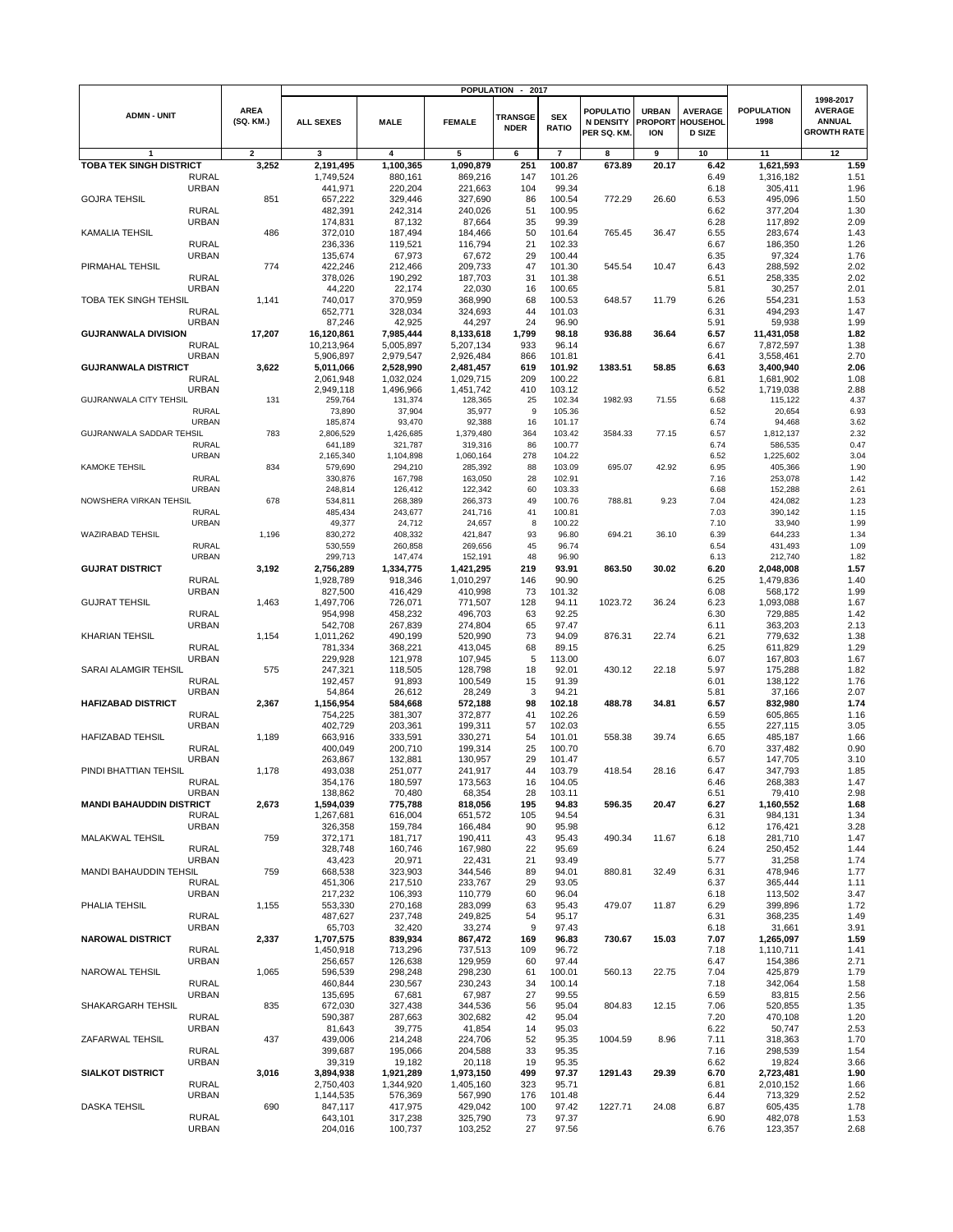|                               |                              |                          |                         |                         | <b>POPULATION</b>      | 2017                          |                            |                                                     |                                              |                                             |                           |                                                                    |
|-------------------------------|------------------------------|--------------------------|-------------------------|-------------------------|------------------------|-------------------------------|----------------------------|-----------------------------------------------------|----------------------------------------------|---------------------------------------------|---------------------------|--------------------------------------------------------------------|
| <b>ADMN - UNIT</b>            |                              | <b>AREA</b><br>(SQ. KM.) | <b>ALL SEXES</b>        | <b>MALE</b>             | <b>FEMALE</b>          | <b>TRANSGE</b><br><b>NDER</b> | <b>SEX</b><br><b>RATIO</b> | <b>POPULATIO</b><br><b>N DENSITY</b><br>PER SQ. KM. | <b>URBAN</b><br><b>PROPORT</b><br><b>ION</b> | <b>AVERAGE</b><br>HOUSEHOL<br><b>D SIZE</b> | <b>POPULATION</b><br>1998 | 1998-2017<br><b>AVERAGE</b><br><b>ANNUAL</b><br><b>GROWTH RATE</b> |
| 1                             |                              | $\mathbf{2}$             | 3                       | 4                       | 5                      | 6                             | $\overline{7}$             | $\overline{\mathbf{8}}$                             | 9                                            | 10                                          | 11                        | 12                                                                 |
| <b>PASRUR TEHSIL</b>          |                              | 975                      | 840,847                 | 412,062                 | 428,685                | 100                           | 96.12                      | 862.41                                              | 14.48                                        | 6.95                                        | 611,871                   | 1.68                                                               |
|                               | <b>RURAL</b>                 |                          | 719,133                 | 351,782                 | 367,278                | 73                            | 95.78                      |                                                     |                                              | 6.99                                        | 534,176                   | 1.57                                                               |
|                               | <b>URBAN</b>                 |                          | 121,714                 | 60,280                  | 61,407                 | 27                            | 98.16                      |                                                     |                                              | 6.73                                        | 77,695                    | 2.39                                                               |
| SAMBRIAL TEHSIL               |                              | 450                      | 410,823                 | 198,261                 | 212,509                | 53                            | 93.30                      | 912.94                                              | 33.58                                        | 6.58                                        | 298,431                   | 1.69                                                               |
|                               | <b>RURAL</b>                 |                          | 272,882                 | 131,310                 | 141,546                | 26                            | 92.77                      |                                                     |                                              | 6.61                                        | 226,030                   | 0.99                                                               |
|                               | <b>URBAN</b>                 |                          | 137,941                 | 66,951                  | 70,963                 | 27                            | 94.35                      |                                                     |                                              | 6.51                                        | 72,401                    | 3.44                                                               |
| SIALKOT TEHSIL                |                              | 901                      | 1,796,151               | 892,991                 | 902,914                | 246                           | 98.90                      | 1993.51                                             | 37.91                                        | 6.54                                        | 1,207,744                 | 2.11                                                               |
|                               | <b>RURAL</b>                 |                          | 1,115,287               | 544,590                 | 570,546                | 151                           | 95.45                      |                                                     |                                              | 6.70                                        | 767,868                   | 1.98                                                               |
|                               | <b>URBAN</b>                 |                          | 680,864                 | 348,401                 | 332,368                | 95                            | 104.82                     |                                                     |                                              | 6.28                                        | 439,876                   | 2.32                                                               |
| <b>LAHORE DIVISION</b>        |                              | 11,727                   | 19,389,856<br>5,932,454 | 10,079,261<br>3,064,376 | 9,307,826              | 2,769                         | 108.29                     | 1653.44                                             | 69.40                                        | 6.36                                        | 12,015,649                | 2.55<br>0.50                                                       |
|                               | <b>RURAL</b><br><b>URBAN</b> |                          | 13,457,402              |                         | 2,867,660<br>6,440,166 | 418<br>2,351                  | 106.86<br>108.92           |                                                     |                                              | 6.60                                        | 5,393,354<br>6,622,295    | 3.80                                                               |
| <b>KASUR DISTRICT</b>         |                              | 3,995                    | 3,454,881               | 7,014,885<br>1,788,617  | 1,666,044              | 220                           | 107.36                     | 864.80                                              | 25.78                                        | 6.26<br>6.58                                | 2,354,506                 | 2.03                                                               |
|                               | <b>RURAL</b>                 |                          | 2,564,101               | 1,328,622               | 1,235,368              | 111                           | 107.55                     |                                                     |                                              | 6.67                                        | 1,812,115                 | 1.84                                                               |
|                               | <b>URBAN</b>                 |                          | 890,780                 | 459,995                 | 430,676                | 109                           | 106.81                     |                                                     |                                              | 6.33                                        | 542,391                   | 2.64                                                               |
| <b>CHUNIAN TEHSIL</b>         |                              | 1,212                    | 826,323                 | 426,240                 | 400,033                | 50                            | 106.55                     | 681.78                                              | 19.69                                        | 6.47                                        | 584,567                   | 1.83                                                               |
|                               | <b>RURAL</b>                 |                          | 663,615                 | 341,604                 | 321,991                | 20                            | 106.09                     |                                                     |                                              | 6.55                                        | 523,694                   | 1.25                                                               |
|                               | <b>URBAN</b>                 |                          | 162,708                 | 84,636                  | 78,042                 | 30                            | 108.45                     |                                                     |                                              | 6.18                                        | 60,873                    | 5.30                                                               |
| <b>KASUR TEHSIL</b>           |                              | 1,493                    | 1,333,583               | 690,890                 | 642,601                | 92                            | 107.51                     | 893.22                                              | 36.64                                        | 6.59                                        | 902,792                   | 2.07                                                               |
|                               | <b>RURAL</b>                 |                          | 845,004                 | 438,789                 | 406,176                | 39                            | 108.03                     |                                                     |                                              | 6.74                                        | 575,903                   | 2.03                                                               |
|                               | <b>URBAN</b>                 |                          | 488,579                 | 252,101                 | 236,425                | 53                            | 106.63                     |                                                     |                                              | 6.35                                        | 326,889                   | 2.13                                                               |
| KOT RADHA KISHAN TEHSIL       |                              | 398                      | 360,523                 | 186,871                 | 173,628                | 24                            | 107.63                     | 905.84                                              | 16.34                                        | 6.76                                        | 232,911                   | 2.32                                                               |
|                               | <b>RURAL</b>                 |                          | 301,629                 | 156,736                 | 144,879                | 14                            | 108.18                     |                                                     |                                              | 6.85                                        | 193,356                   | 2.36                                                               |
| PATTOKI TEHSIL                | <b>URBAN</b>                 |                          | 58,894                  | 30,135                  | 28,749                 | 10                            | 104.82                     |                                                     |                                              | 6.32                                        | 39,555                    | 2.11                                                               |
|                               | <b>RURAL</b>                 | 892                      | 934,452<br>753,853      | 484,616<br>391,493      | 449,782<br>362,322     | 54<br>38                      | 107.74<br>108.05           | 1047.59                                             | 19.33                                        | 6.58<br>6.62                                | 634,236<br>519,162        | 2.06<br>1.98                                                       |
|                               | <b>URBAN</b>                 |                          | 180,599                 | 93,123                  | 87,460                 | 16                            | 106.47                     |                                                     |                                              | 6.42                                        | 115,074                   | 2.40                                                               |
| <b>LAHORE DISTRICT</b>        |                              | 1,772                    | 11,119,985              | 5,813,987               | 5,303,982              | 2,016                         | 109.62                     | 6275.39                                             | 100.00                                       | 6.23                                        | 6,340,114                 | 3.00                                                               |
|                               | <b>RURAL</b>                 |                          |                         |                         |                        |                               |                            |                                                     |                                              | $\ddot{\phantom{1}}$                        | 1,131,026                 | $-100.00$                                                          |
|                               | <b>URBAN</b>                 |                          | 11,119,985              | 5,813,987               | 5,303,982              | 2,016                         | 109.62                     |                                                     |                                              | 6.23                                        | 5,209,088                 | 4.06                                                               |
| <b>LAHORE CANTT TEHSIL</b>    |                              | 466                      | 1,632,702               | 857,133                 | 775,333                | 236                           | 110.55                     | 3503.65                                             | 100.00                                       | 6.17                                        | 918,730                   | 3.07                                                               |
|                               | <b>RURAL</b>                 |                          |                         |                         |                        |                               |                            |                                                     |                                              |                                             | 182,733                   | $-100.00$                                                          |
|                               | <b>URBAN</b>                 |                          | 1,632,702               | 857,133                 | 775,333                | 236                           | 110.55                     |                                                     |                                              | 6.17                                        | 735,997                   | 4.27                                                               |
| <b>LAHORE CITY TEHSIL</b>     |                              | 214                      | 3,653,616               | 1,905,921               | 1,746,900              | 795                           | 109.10                     | 17072.97                                            | 100.00                                       | 6.25                                        | 2,219,399                 | 2.65                                                               |
|                               | <b>RURAL</b>                 |                          |                         |                         |                        |                               |                            |                                                     |                                              |                                             | 143,532                   | $-100.00$                                                          |
|                               | <b>URBAN</b>                 |                          | 3,653,616               | 1,905,921               | 1,746,900              | 795                           | 109.10                     |                                                     |                                              | 6.25                                        | 2,075,867                 | 3.01                                                               |
| MODEL TOWN TEHSIL             |                              | 353                      | 2,703,569               | 1,421,291               | 1,281,762              | 516                           | 110.89                     | 7658.84                                             | 100.00                                       | 6.11                                        | 1,409,228                 | 3.48                                                               |
|                               | <b>RURAL</b>                 |                          |                         |                         |                        |                               |                            |                                                     |                                              |                                             | 273,036                   | $-100.00$                                                          |
|                               | <b>URBAN</b>                 |                          | 2,703,569               | 1,421,291               | 1,281,762              | 516                           | 110.89                     |                                                     |                                              | 6.11                                        | 1,136,192                 | 4.66                                                               |
| <b>RAIWIND TEHSIL</b>         |                              | 467                      | 848,541                 | 448,403                 | 400,031                | 107                           | 112.09                     | 1817.00                                             | 100.00                                       | 6.34                                        | 357,934                   | 4.64                                                               |
|                               | <b>RURAL</b><br><b>URBAN</b> |                          | 848,541                 | 448,403                 | 400,031                | 107                           | 112.09                     |                                                     |                                              | 6.34                                        | 330,620                   | $-100.00$<br>19.78                                                 |
| SHALIMAR TEHSIL               |                              | 272                      | 2,281,557               | 1,181,239               | 1,099,956              | 362                           | 107.39                     | 8388.08                                             | 100.00                                       | 6.35                                        | 27,314<br>1,434,823       | 2.47                                                               |
|                               | <b>RURAL</b>                 |                          |                         |                         |                        | $\overline{a}$                |                            |                                                     |                                              |                                             | 201,105                   | $-100.00$                                                          |
|                               | <b>URBAN</b>                 |                          | 2,281,557               | 1,181,239               | 1,099,956              | 362                           | 107.39                     |                                                     |                                              | 6.35                                        | 1,233,718                 | 3.28                                                               |
| <b>NANKANA SAHIB DISTRICT</b> |                              | 2,216                    | 1,354,986               | 690,274                 | 664,558                | 154                           | 103.87                     | 611.46                                              | 18.09                                        | 6.25                                        | 1,044,865                 | 1.37                                                               |
|                               | <b>RURAL</b>                 |                          | 1,109,862               | 565,930                 | 543,831                | 101                           | 104.06                     |                                                     |                                              | 6.28                                        | 886,714                   | 1.19                                                               |
|                               | <b>URBAN</b>                 |                          | 245,124                 | 124,344                 | 120,727                | 53                            | 103.00                     |                                                     |                                              | 6.12                                        | 158,151                   | 2.33                                                               |
| NANKANA SAHIB TEHSIL          |                              | 1,662                    | 884,006                 | 452,096                 | 431,819                | 91                            | 104.70                     | 531.89                                              | 12.46                                        | 6.22                                        | 683,963                   | 1.36                                                               |
|                               | <b>RURAL</b>                 |                          | 773,871                 | 396,393                 | 377,408                | 70                            | 105.03                     |                                                     |                                              | 6.25                                        | 615,443                   | 1.21                                                               |
|                               | <b>URBAN</b>                 |                          | 110,135                 | 55,703                  | 54,411                 | 21                            | 102.37                     |                                                     |                                              | 6.01                                        | 68,520                    | 2.52                                                               |
| SANGLA HILL TEHSIL            |                              | 223                      | 227,604                 | 114,366                 | 113,212                | 26                            | 101.02                     | 1020.65                                             | 27.02                                        | 6.42                                        | 188,020                   | 1.01                                                               |
|                               | <b>RURAL</b>                 |                          | 166,106                 | 83,320                  | 82,774                 | 12<br>14                      | 100.66<br>102.00           |                                                     |                                              | 6.46                                        | 137,652                   | 0.99                                                               |
| SHAH KOT TEHSIL               | <b>URBAN</b>                 | 331                      | 61,498<br>243,376       | 31,046<br>123,812       | 30,438<br>119,527      | 37                            | 103.58                     | 735.27                                              | 30.20                                        | 6.32<br>6.22                                | 50,368<br>172,882         | 1.05<br>1.81                                                       |
|                               | <b>RURAL</b>                 |                          | 169,885                 | 86,217                  | 83,649                 | 19                            | 103.07                     |                                                     |                                              | 6.27                                        | 133,619                   | 1.27                                                               |
|                               | <b>URBAN</b>                 |                          | 73,491                  | 37,595                  | 35,878                 | 18                            | 104.79                     |                                                     |                                              | 6.11                                        | 39,263                    | 3.35                                                               |
| <b>SHEIKHUPURA DISTRICT</b>   |                              | 3,744                    | 3,460,004               | 1,786,383               | 1,673,242              | 379                           | 106.76                     | 924.15                                              | 34.73                                        | 6.62                                        | 2,276,164                 | 2.22                                                               |
|                               | <b>RURAL</b>                 |                          | 2,258,491               | 1,169,824               | 1,088,461              | 206                           | 107.48                     |                                                     |                                              | 6.68                                        | 1,563,499                 | 1.95                                                               |
|                               | <b>URBAN</b>                 |                          | 1,201,513               | 616,559                 | 584,781                | 173                           | 105.43                     |                                                     |                                              | 6.50                                        | 712,665                   | 2.78                                                               |
| FEROZEWALA TEHSIL             |                              | 511                      | 794,489                 | 412,579                 | 381,815                | 95                            | 108.06                     | 1554.77                                             | 35.78                                        | 6.62                                        | 396,069                   | 3.72                                                               |
|                               | <b>RURAL</b>                 |                          | 510,209                 | 265,244                 | 244,918                | 47                            | 108.30                     |                                                     |                                              | 6.62                                        | 277,111                   | 3.26                                                               |
|                               | <b>URBAN</b>                 |                          | 284,280                 | 147,335                 | 136,897                | 48                            | 107.62                     |                                                     |                                              | 6.63                                        | 118,958                   | 4.68                                                               |
| MURIDKE TEHSIL                | <b>RURAL</b>                 | 1,028                    | 639,589<br>426,737      | 328,326                 | 311,226<br>207,089     | 37<br>25                      | 105.49<br>106.05           | 622.17                                              | 33.28                                        | 6.75<br>6.82                                | 452,369<br>309,073        | 1.84<br>1.71                                                       |
|                               | <b>URBAN</b>                 |                          | 212,852                 | 219,623<br>108,703      | 104,137                | 12                            | 104.38                     |                                                     |                                              | 6.61                                        | 143,296                   | 2.10                                                               |
| SAFDARABAD TEHSIL             |                              | 461                      | 272,807                 | 138,206                 | 134,563                | 38                            | 102.71                     | 591.77                                              | 19.81                                        | 6.57                                        | 227,715                   | 0.95                                                               |
|                               | <b>RURAL</b>                 |                          | 218,751                 | 111,298                 | 107,427                | 26                            | 103.60                     |                                                     |                                              | 6.61                                        | 180,657                   | 1.01                                                               |
|                               | <b>URBAN</b>                 |                          | 54,056                  | 26,908                  | 27,136                 | 12                            | 99.16                      |                                                     |                                              | 6.41                                        | 47,058                    | 0.73                                                               |
| SHARAK PUR TEHSIL             |                              | 375                      | 197,459                 | 101,077                 | 96,370                 | 12                            | 104.88                     | 526.56                                              | 21.21                                        | 6.65                                        | 150,747                   | 1.43                                                               |
|                               | <b>RURAL</b>                 |                          | 155,574                 | 79,914                  | 75,654                 | 6                             | 105.63                     |                                                     |                                              | 6.81                                        | 122,561                   | 1.26                                                               |
|                               | <b>URBAN</b>                 |                          | 41,885                  | 21,163                  | 20,716                 | 6                             | 102.16                     |                                                     |                                              | 6.11                                        | 28,186                    | 2.10                                                               |
| SHEIKHUPURA TEHSIL            |                              | 1,369                    | 1,555,660               | 806,195                 | 749,268                | 197                           | 107.60                     | 1136.35                                             | 39.11                                        | 6.56                                        | 1,049,264                 | 2.09                                                               |
|                               | <b>RURAL</b>                 |                          | 947,220                 | 493,745                 | 453,373                | 102                           | 108.90                     |                                                     |                                              | 6.66                                        | 674,097                   | 1.80                                                               |
|                               | <b>URBAN</b>                 |                          | 608,440                 | 312,450                 | 295,895                | 95                            | 105.59                     |                                                     |                                              | 6.43                                        | 375,167                   | 2.57                                                               |
| <b>MULTAN DIVISION</b>        |                              | 15,211                   | 12,268,173              | 6,243,053               | 6,023,825              | 1,295                         | 103.64                     | 806.53                                              | 27.85                                        | 6.24                                        | 8,447,557                 | 1.98                                                               |
|                               | RURAL                        |                          | 8,851,091               | 4,496,712               | 4,353,567              | 812                           | 103.29                     |                                                     |                                              | 6.28                                        | 6,263,028                 | 1.83                                                               |
| <b>KHANEWAL DISTRICT</b>      | <b>URBAN</b>                 | 4,349                    | 3,417,082<br>2,920,233  | 1,746,341<br>1,482,668  | 1,670,258<br>1,437,272 | 483<br>293                    | 104.56<br>103.16           |                                                     | 20.08                                        | 6.14<br>6.22                                | 2,184,529<br>2,068,490    | 2.38<br>1.83                                                       |
|                               | <b>RURAL</b>                 |                          | 2,333,801               | 1,185,319               | 1,148,276              | 206                           | 103.23                     | 671.47                                              |                                              | 6.24                                        | 1,704,229                 | 1.67                                                               |
|                               | <b>URBAN</b>                 |                          | 586,432                 | 297,349                 | 288,996                | 87                            | 102.89                     |                                                     |                                              | 6.15                                        | 364,261                   | 2.53                                                               |
| <b>JAHANIAN TEHSIL</b>        |                              | 549                      | 343,425                 | 172,917                 | 170,487                | 21                            | 101.43                     | 625.55                                              | 12.71                                        | 6.47                                        | 249,574                   | 1.69                                                               |
|                               | <b>RURAL</b>                 |                          | 299,779                 | 151,053                 | 148,708                | 18                            | 101.58                     |                                                     |                                              | 6.52                                        | 224,703                   | 1.53                                                               |
|                               | <b>URBAN</b>                 |                          | 43,646                  | 21,864                  | 21,779                 | 3                             | 100.39                     |                                                     |                                              | 6.18                                        | 24,871                    | 3.00                                                               |
| KABIRWALA TEHSIL              |                              | 1,804                    | 958,596                 | 489,255                 | 469,256                | 85                            | 104.26                     | 531.37                                              | 15.61                                        | 6.31                                        | 663,878                   | 1.95                                                               |
|                               | <b>RURAL</b>                 |                          | 809,002                 | 413,527                 | 395,406                | 69                            | 104.58                     |                                                     |                                              | 6.31                                        | 565,066                   | 1.90                                                               |
|                               | <b>URBAN</b>                 |                          | 149,594                 | 75,728                  | 73,850                 | 16                            | 102.54                     |                                                     |                                              | 6.34                                        | 98,812                    | 2.20                                                               |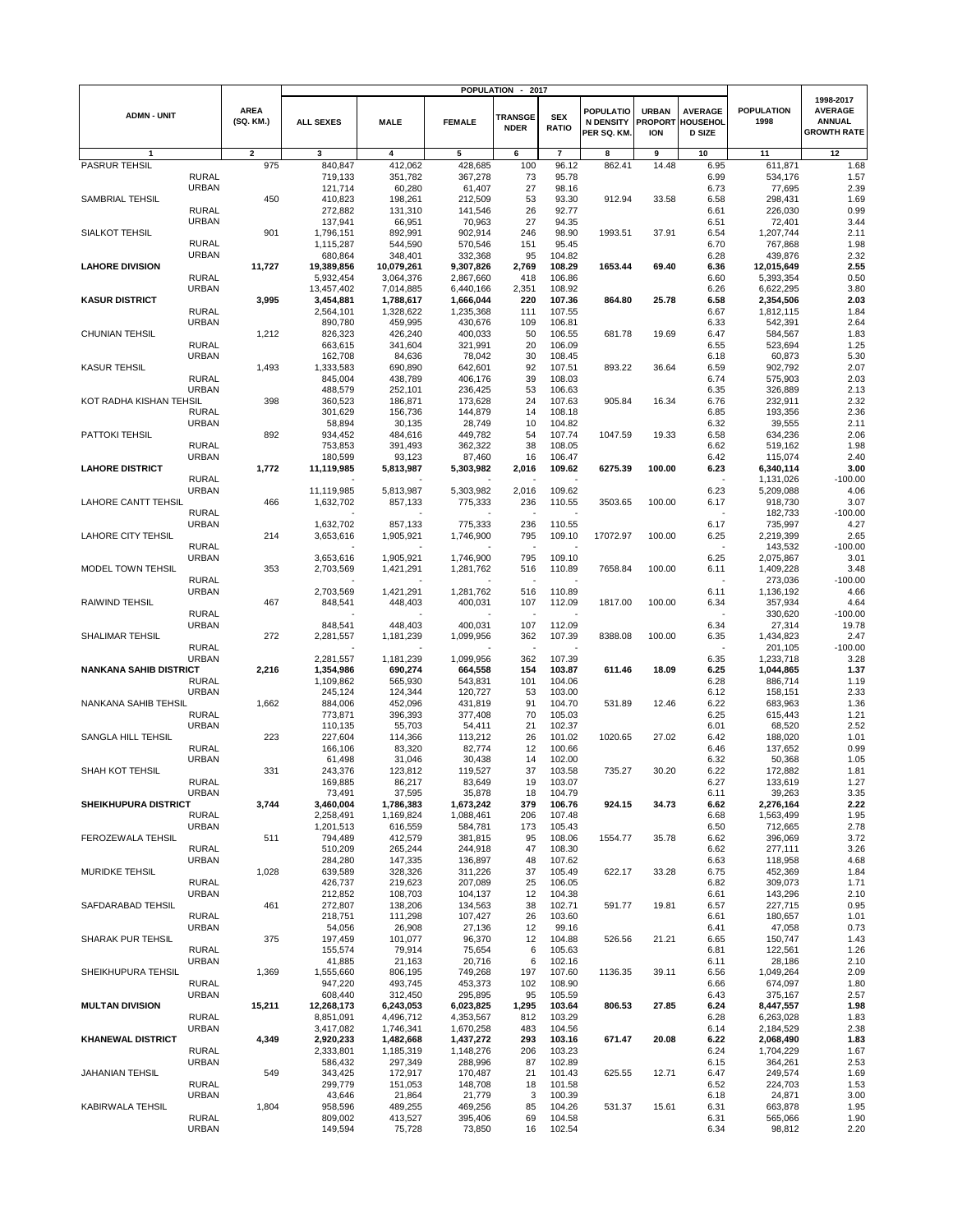|                            |                              |                          | <b>POPULATION</b><br>2017<br>$\blacksquare$ |                    |                      |                               |                            |                                                    |                                              |                                                    |                           |                                                                    |
|----------------------------|------------------------------|--------------------------|---------------------------------------------|--------------------|----------------------|-------------------------------|----------------------------|----------------------------------------------------|----------------------------------------------|----------------------------------------------------|---------------------------|--------------------------------------------------------------------|
| <b>ADMN - UNIT</b>         |                              | <b>AREA</b><br>(SQ. KM.) | <b>ALL SEXES</b>                            | <b>MALE</b>        | <b>FEMALE</b>        | <b>TRANSGE</b><br><b>NDER</b> | <b>SEX</b><br><b>RATIO</b> | <b>POPULATIO</b><br><b>N DENSITY</b><br>PER SQ. KM | <b>URBAN</b><br><b>PROPORT</b><br><b>ION</b> | <b>AVERAGE</b><br><b>HOUSEHOL</b><br><b>D SIZE</b> | <b>POPULATION</b><br>1998 | 1998-2017<br><b>AVERAGE</b><br><b>ANNUAL</b><br><b>GROWTH RATE</b> |
| 1                          |                              | 2                        | 3                                           | 4                  | 5                    | 6                             | $\overline{7}$             | 8                                                  | 9                                            | 10                                                 | 11                        | 12                                                                 |
| KHANEWAL TEHSIL            |                              | 784                      | 856,257                                     | 436,109            | 420,039              | 109                           | 103.83                     | 1092.16                                            | 31.66                                        | 6.01                                               | 607,012                   | 1.82                                                               |
|                            | <b>RURAL</b>                 |                          | 585,160                                     | 297,829            | 287,262              | 69                            | 103.68                     |                                                    |                                              | 6.03                                               | 455,413                   | 1.33                                                               |
|                            | <b>URBAN</b>                 |                          | 271,097                                     | 138,280            | 132,777              | 40                            | 104.14                     |                                                    |                                              | 5.97                                               | 151,599                   | 3.10                                                               |
| MIAN CHANNU TEHSIL         |                              | 1,212                    | 761,955                                     | 384,387            | 377,490              | 78                            | 101.83                     | 628.68                                             | 16.02                                        | 6.24                                               | 548,026                   | 1.75                                                               |
|                            | <b>RURAL</b>                 |                          | 639,860                                     | 322,910            | 316,900              | 50                            | 101.90                     |                                                    |                                              | 6.22                                               | 459,047                   | 1.76                                                               |
|                            | <b>URBAN</b>                 |                          | 122,095                                     | 61,477             | 60,590               | 28                            | 101.46                     |                                                    |                                              | 6.32                                               | 88,979                    | 1.68                                                               |
| <b>LODHRAN DISTRICT</b>    | <b>RURAL</b>                 | 2,778                    | 1,699,693<br>1,434,092                      | 861,394<br>726,987 | 838,156<br>707,003   | 143<br>102                    | 102.77<br>102.83           | 611.84                                             | 15.63                                        | 6.43<br>6.47                                       | 1,171,800<br>1,001,712    | 1.97<br>1.90                                                       |
|                            | <b>URBAN</b>                 |                          | 265,601                                     | 134,407            | 131,153              | 41                            | 102.48                     |                                                    |                                              | 6.22                                               | 170,088                   | 2.37                                                               |
| <b>DUNYAPUR TEHSIL</b>     |                              | 889                      | 495,217                                     | 249,231            | 245,944              | 42                            | 101.34                     | 557.05                                             | 8.39                                         | 6.36                                               | 350,202                   | 1.84                                                               |
|                            | <b>RURAL</b>                 |                          | 453,663                                     | 228,308            | 225,323              | 32                            | 101.32                     |                                                    |                                              | 6.37                                               | 320,689                   | 1.84                                                               |
|                            | <b>URBAN</b>                 |                          | 41,554                                      | 20,923             | 20,621               | 10                            | 101.46                     |                                                    |                                              | 6.20                                               | 29,513                    | 1.81                                                               |
| KAHROR PACCA TEHSIL        |                              | 778                      | 500,963                                     | 255,569            | 245,353              | 41                            | 104.16                     | 643.91                                             | 21.22                                        | 6.20                                               | 361,532                   | 1.73                                                               |
|                            | <b>RURAL</b>                 |                          | 394,678                                     | 201,333            | 193,317              | 28                            | 104.15                     |                                                    |                                              | 6.28                                               | 286,458                   | 1.70                                                               |
|                            | <b>URBAN</b>                 |                          | 106,285                                     | 54,236             | 52,036               | 13                            | 104.23                     |                                                    |                                              | 5.92                                               | 75,074                    | 1.84                                                               |
| <b>LODHRAN TEHSIL</b>      |                              | 1,111                    | 703,513                                     | 356,594            | 346,859              | 60                            | 102.81                     | 633.23                                             | 16.74                                        | 6.65                                               | 460,066                   | 2.26                                                               |
|                            | <b>RURAL</b><br><b>URBAN</b> |                          | 585,751<br>117,762                          | 297,346<br>59,248  | 288,363<br>58,496    | 42<br>18                      | 103.12<br>101.29           |                                                    |                                              | 6.68<br>6.51                                       | 394,565<br>65,501         | 2.10<br>3.13                                                       |
| <b>MULTAN DISTRICT</b>     |                              | 3,720                    | 4,746,166                                   | 2,435,195          | 2,310,408            | 563                           | 105.40                     | 1275.85                                            | 43.38                                        | 6.17                                               | 3,116,851                 | 2.23                                                               |
|                            | <b>RURAL</b>                 |                          | 2,687,246                                   | 1,375,395          | 1,311,553            | 298                           | 104.87                     |                                                    |                                              | 6.20                                               | 1,802,103                 | 2.12                                                               |
|                            | <b>URBAN</b>                 |                          | 2,058,920                                   | 1,059,800          | 998,855              | 265                           | 106.10                     |                                                    |                                              | 6.12                                               | 1,314,748                 | 2.38                                                               |
| JALALPUR PIRWALA TEHSIL    |                              | 978                      | 554,971                                     | 281,167            | 273,759              | 45                            | 102.71                     | 567.46                                             | 12.15                                        | 6.13                                               | 364,716                   | 2.23                                                               |
|                            | <b>RURAL</b>                 |                          | 487,518                                     | 247,132            | 240,350              | 36                            | 102.82                     |                                                    |                                              | 6.14                                               | 332,497                   | 2.03                                                               |
|                            | <b>URBAN</b>                 |                          | 67,453                                      | 34,035             | 33,409               | 9                             | 101.87                     |                                                    |                                              | 6.05                                               | 32,219                    | 3.96                                                               |
| MULTAN CITY TEHSIL         |                              | 304                      | 2,259,115                                   | 1,161,032          | 1,097,834            | 249                           | 105.76                     | 7431.30                                            | 80.87                                        | 6.14                                               | 1,381,478                 | 2.62                                                               |
|                            | <b>RURAL</b>                 |                          | 432,114                                     | 224,005            | 208,071              | 38                            | 107.66                     |                                                    |                                              | 6.12                                               | 303,233                   | 1.88                                                               |
|                            | <b>URBAN</b>                 |                          | 1,827,001                                   | 937,027            | 889,763              | 211                           | 105.31                     |                                                    |                                              | 6.15                                               | 1,078,245                 | 2.81                                                               |
| MULTAN SADDAR TEHSIL       | <b>RURAL</b>                 | 1,632                    | 1,323,076<br>1,238,708                      | 684,064<br>636,150 | 638,807<br>602,391   | 205<br>167                    | 107.08<br>105.60           | 810.71                                             | 6.38                                         | 6.15<br>6.18                                       | 950,034<br>803,159        | 1.76<br>2.30                                                       |
|                            | <b>URBAN</b>                 |                          | 84,368                                      | 47,914             | 36,416               | 38                            | 131.57                     |                                                    |                                              | 5.60                                               | 146,875                   | $-2.87$                                                            |
| SHUJABAD TEHSIL            |                              | 806                      | 609,004                                     | 308,932            | 300,008              | 64                            | 102.97                     | 755.59                                             | 13.15                                        | 6.32                                               | 420,623                   | 1.96                                                               |
|                            | <b>RURAL</b>                 |                          | 528,906                                     | 268,108            | 260,741              | 57                            | 102.83                     |                                                    |                                              | 6.37                                               | 363,214                   | 1.99                                                               |
|                            | <b>URBAN</b>                 |                          | 80,098                                      | 40,824             | 39,267               | $\overline{7}$                | 103.97                     |                                                    |                                              | 6.01                                               | 57,409                    | 1.77                                                               |
| <b>VEHARI DISTRICT</b>     |                              | 4,364                    | 2,902,081                                   | 1,463,796          | 1,437,989            | 296                           | 101.79                     | 665.00                                             | 17.44                                        | 6.28                                               | 2,090,416                 | 1.74                                                               |
|                            | <b>RURAL</b>                 |                          | 2,395,952                                   | 1,209,011          | 1,186,735            | 206                           | 101.88                     |                                                    |                                              | 6.30                                               | 1,754,984                 | 1.65                                                               |
|                            | <b>URBAN</b>                 |                          | 506,129                                     | 254,785            | 251,254              | 90                            | 101.41                     |                                                    |                                              | 6.19                                               | 335,432                   | 2.18                                                               |
| <b>BUREWALA TEHSIL</b>     |                              | 1,295                    | 1,019,659                                   | 513,857            | 505,690              | 112                           | 101.62                     | 787.38                                             | 22.76                                        | 6.27                                               | 730,583                   | 1.77                                                               |
|                            | <b>RURAL</b><br><b>URBAN</b> |                          | 787,629                                     | 397,316            | 390,239              | 74<br>38                      | 101.81                     |                                                    |                                              | 6.30                                               | 578,486                   | 1.63<br>2.24                                                       |
| <b>MAILSI TEHSIL</b>       |                              | 1,639                    | 232,030<br>953,610                          | 116,541<br>479,049 | 115,451<br>474,465   | 96                            | 100.94<br>100.97           | 581.82                                             | 13.47                                        | 6.18<br>6.26                                       | 152,097<br>704,878        | 1.60                                                               |
|                            | <b>RURAL</b>                 |                          | 825,158                                     | 414,628            | 410,463              | 67                            | 101.01                     |                                                    |                                              | 6.27                                               | 615,886                   | 1.55                                                               |
|                            | <b>URBAN</b>                 |                          | 128,452                                     | 64,421             | 64,002               | 29                            | 100.65                     |                                                    |                                              | 6.21                                               | 88,992                    | 1.95                                                               |
| <b>VEHARI TEHSIL</b>       |                              | 1,430                    | 928,812                                     | 470,890            | 457,834              | 88                            | 102.85                     | 649.52                                             | 15.68                                        | 6.31                                               | 654,955                   | 1.85                                                               |
|                            | <b>RURAL</b>                 |                          | 783,165                                     | 397,067            | 386,033              | 65                            | 102.86                     |                                                    |                                              | 6.33                                               | 560,612                   | 1.77                                                               |
|                            | <b>URBAN</b>                 |                          | 145,647                                     | 73,823             | 71,801               | 23                            | 102.82                     |                                                    |                                              | 6.19                                               | 94,343                    | 2.31                                                               |
| <b>RAWALPINDI DIVISION</b> |                              | 22,254                   | 10,006,624                                  | 4,999,414          | 5,005,714            | 1,496                         | 99.87                      | 449.66                                             | 41.32                                        | 5.94                                               | 6,659,528                 | 2.16                                                               |
|                            | <b>RURAL</b>                 |                          | 5,872,103                                   | 2,882,385          | 2,989,242            | 476                           | 96.43                      |                                                    |                                              | 5.90                                               | 4,209,141                 | 1.76                                                               |
| <b>ATTOCK DISTRICT</b>     | <b>URBAN</b>                 |                          | 4,134,521                                   | 2,117,029          | 2,016,472<br>947,597 | 1,020                         | 104.99<br>99.06            | 275.10                                             | 26.02                                        | 5.99<br>6.09                                       | 2,450,387                 | 2.79<br>2.08                                                       |
|                            | <b>RURAL</b>                 | 6,857                    | 1,886,378<br>1,395,470                      | 938,650<br>688,077 | 707,315              | 131<br>78                     | 97.28                      |                                                    |                                              | 6.08                                               | 1,274,935<br>1,003,843    | 1.75                                                               |
|                            | <b>URBAN</b>                 |                          | 490,908                                     | 250,573            | 240,282              | 53                            | 104.28                     |                                                    |                                              | 6.13                                               | 271,092                   | 3.17                                                               |
| <b>ATTOCK TEHSIL</b>       |                              | 1,002                    | 435,203                                     | 224,394            | 210,776              | 33                            | 106.46                     | 434.33                                             | 48.83                                        | 6.15                                               | 261,829                   | 2.71                                                               |
|                            | <b>RURAL</b>                 |                          | 222,710                                     | 111,968            | 110,735              | $\overline{7}$                | 101.11                     |                                                    |                                              | 6.39                                               | 143,989                   | 2.32                                                               |
|                            | <b>URBAN</b>                 |                          | 212,493                                     | 112,426            | 100,041              | 26                            | 112.38                     |                                                    |                                              | 5.91                                               | 117,840                   | 3.15                                                               |
| FATEH JANG TEHSIL          |                              | 1,249                    | 326,433                                     | 162,656            | 163,751              | 26                            | 99.33                      | 261.36                                             | 20.37                                        | 6.26                                               | 214,256                   | 2.24                                                               |
|                            | <b>RURAL</b>                 |                          | 259,933                                     | 129,406            | 130,510              | 17                            | 99.15                      |                                                    |                                              | 6.21                                               | 188,270                   | 1.71                                                               |
|                            | URBAN                        |                          | 66,500                                      | 33,250             | 33,241               | 9                             | 100.03                     |                                                    |                                              | 6.51                                               | 25,986                    | 5.06                                                               |
| HASAN ABDAL TEHSIL         | <b>RURAL</b>                 | 350                      | 217,109<br>153,891                          | 110,047<br>78,008  | 107,056<br>75,882    | 6<br>1                        | 102.79                     | 620.31                                             | 29.12                                        | 6.63<br>6.62                                       | 135,856<br>97,880         | 2.49<br>2.41                                                       |
|                            | <b>URBAN</b>                 |                          | 63,218                                      | 32,039             | 31,174               | 5                             | 102.80<br>102.77           |                                                    |                                              | 6.65                                               | 37,976                    | 2.71                                                               |
| <b>HAZRO TEHSIL</b>        |                              | 348                      | 340,189                                     | 168,015            | 172,142              | 32                            | 97.60                      | 977.55                                             | 16.26                                        | 6.33                                               | 238,941                   | 1.87                                                               |
|                            | <b>RURAL</b>                 |                          | 284,881                                     | 140,446            | 144,406              | 29                            | 97.26                      |                                                    |                                              | 6.31                                               | 196,785                   | 1.96                                                               |
|                            | <b>URBAN</b>                 |                          | 55,308                                      | 27,569             | 27,736               | 3                             | 99.40                      |                                                    |                                              | 6.43                                               | 42,156                    | 1.44                                                               |
| <b>JAND TEHSIL</b>         |                              | 2,043                    | 295,513                                     | 140,819            | 154,674              | 20                            | 91.04                      | 144.65                                             | 16.31                                        | 5.52                                               | 228,349                   | 1.36                                                               |
|                            | <b>RURAL</b>                 |                          | 247,319                                     | 117,735            | 129,570              | 14                            | 90.87                      |                                                    |                                              | 5.46                                               | 211,065                   | 0.84                                                               |
|                            | <b>URBAN</b>                 |                          | 48,194                                      | 23,084             | 25,104               | 6                             | 91.95                      |                                                    |                                              | 5.87                                               | 17,284                    | 5.53                                                               |
| PINDI GHEB TEHSIL          | <b>RURAL</b>                 | 1,865                    | 271,931<br>226,736                          | 132,719<br>110,514 | 139,198<br>116,212   | 14<br>10                      | 95.35<br>95.10             | 145.81                                             | 16.62                                        | 5.83<br>5.82                                       | 195,704<br>165,854        | 1.74<br>1.66                                                       |
|                            | URBAN                        |                          | 45,195                                      | 22,205             | 22,986               | 4                             | 96.60                      |                                                    |                                              | 5.91                                               | 29,850                    | 2.20                                                               |
| <b>CHAKWAL DISTRICT</b>    |                              | 6,525                    | 1,495,463                                   | 723,178            | 772,166              | 119                           | 93.66                      | 229.19                                             | 18.96                                        | 5.55                                               | 1,083,725                 | 1.71                                                               |
|                            | <b>RURAL</b>                 |                          | 1,211,855                                   | 581,883            | 629,904              | 68                            | 92.38                      |                                                    |                                              | 5.51                                               | 952,033                   | 1.28                                                               |
|                            | <b>URBAN</b>                 |                          | 283,608                                     | 141,295            | 142,262              | 51                            | 99.32                      |                                                    |                                              | 5.74                                               | 131,692                   | 4.11                                                               |
| <b>CHAKWAL TEHSIL</b>      |                              | 2167                     | 656527                                      | 315097             | 341357               | 73                            | 92.31                      | 302.96585 21.05229                                 |                                              | 5.60                                               | 475500                    | 1.71                                                               |
|                            | <b>RURAL</b>                 |                          | 518313                                      | 246589             | 271680               | 44                            | 90.76                      |                                                    |                                              | 5.54                                               | 394992                    | 1.44                                                               |
|                            | <b>URBAN</b>                 |                          | 138214                                      | 68508              | 69677                | 29                            | 98.32                      |                                                    |                                              | 5.88                                               | 80508                     | 2.88                                                               |
| CHOA SAIDAN SHAH TEHSIL    |                              | 473                      | 141942                                      | 69884              | 72050                | 8                             | 96.99                      | 300.08879 15.90368                                 |                                              | 5.63                                               | 105256                    | 1.58                                                               |
|                            | <b>RURAL</b>                 |                          | 119368                                      | 58453              | 60913                | $\overline{\mathbf{c}}$       | 95.96                      |                                                    |                                              | 5.59                                               | 91838                     | 1.39                                                               |
| KALLAR KAHAR TEHSIL        | <b>URBAN</b>                 | 953                      | 22574<br>169238                             | 11431<br>83823     | 11137<br>85405       | 6<br>10                       | 102.64<br>98.15            | 177.58447 25.49191                                 |                                              | 5.85<br>5.29                                       | 13418<br>122548           | 2.77<br>1.71                                                       |
|                            | <b>RURAL</b>                 |                          | 126096                                      | 61503              | 64587                | 6                             | 95.23                      |                                                    |                                              | 5.24                                               | 122548                    | 0.15                                                               |
|                            | <b>URBAN</b>                 |                          | 43142                                       | 22320              | 20818                | 4                             | 107.21                     |                                                    |                                              | 5.45                                               | 0                         | 0.00                                                               |
| <b>LAWA TEHSIL</b>         |                              | 910                      | 125770                                      | 60304              | 65460                | 6                             | 92.12                      | 138.20879 12.39962                                 |                                              | 5.54                                               | 95626                     | 1.45                                                               |
|                            | <b>RURAL</b>                 |                          | 110175                                      | 52857              | 57314                | 4                             | 92.22                      |                                                    |                                              | 5.56                                               | 95626                     | 0.75                                                               |
|                            | <b>URBAN</b>                 |                          | 15595                                       | 7447               | 8146                 | 2                             | 91.42                      |                                                    |                                              | 5.35                                               | 0                         | 0.00                                                               |
| TALA GANG TEHSIL           |                              | 2022                     | 401986                                      | 194070             | 207894               | 22                            | 93.35                      | 198.80613                                          | 15.9416                                      | 5.56                                               | 284795                    | 1.83                                                               |
|                            | <b>RURAL</b>                 |                          | 337903                                      | 162481             | 175410               | 12                            | 92.63                      |                                                    |                                              | 5.53                                               | 247029                    | 1.66                                                               |
|                            | <b>URBAN</b>                 |                          | 64083                                       | 31589              | 32484                | 10                            | 97.24                      |                                                    |                                              | 5.69                                               | 37766                     | 2.82                                                               |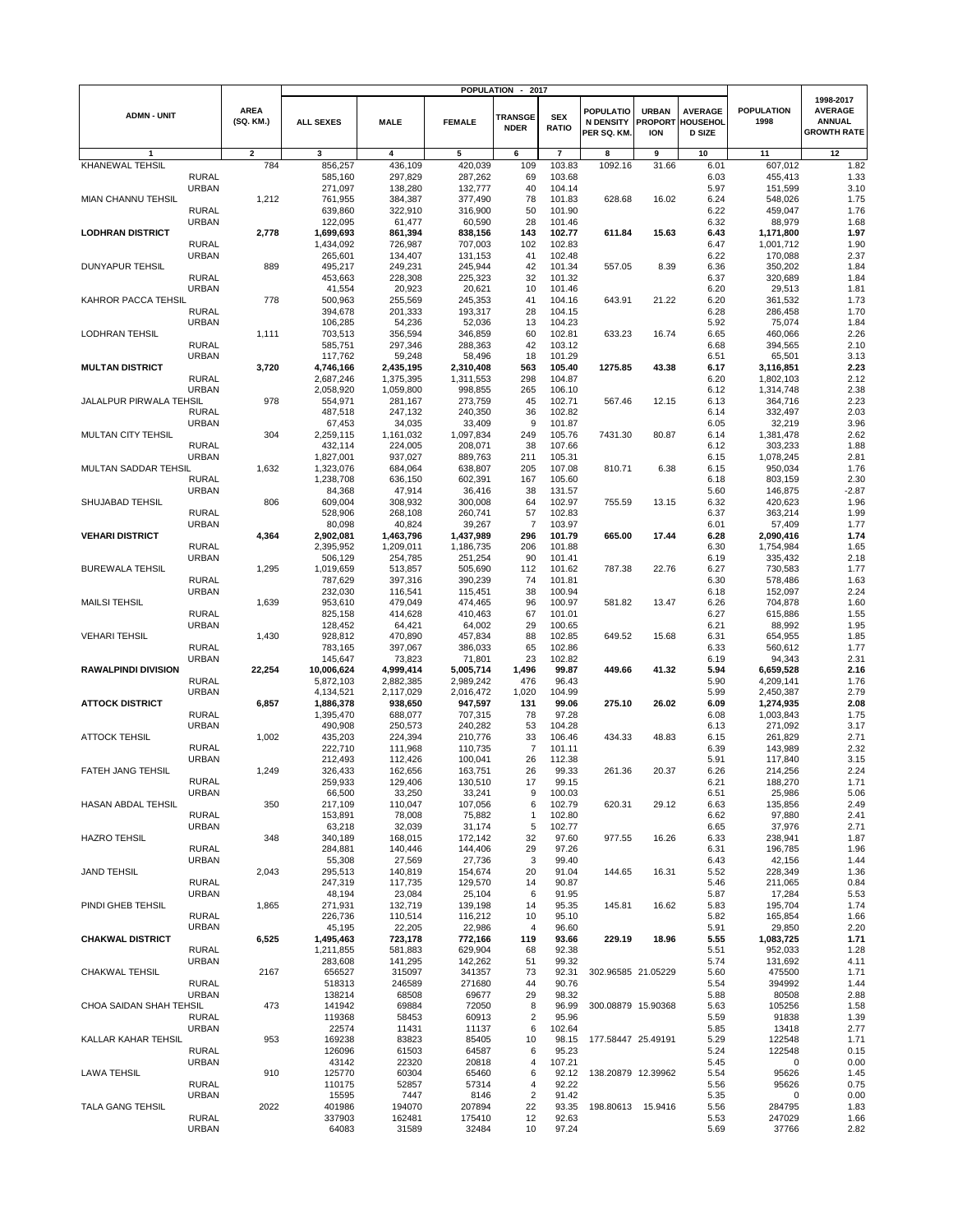|                            |                              |                          |                      |                      | <b>POPULATION</b>  | 2017                          |                            |                                                     |                                              |                                             |                           |                                                                    |
|----------------------------|------------------------------|--------------------------|----------------------|----------------------|--------------------|-------------------------------|----------------------------|-----------------------------------------------------|----------------------------------------------|---------------------------------------------|---------------------------|--------------------------------------------------------------------|
| <b>ADMN - UNIT</b>         |                              | <b>AREA</b><br>(SQ. KM.) | <b>ALL SEXES</b>     | <b>MALE</b>          | <b>FEMALE</b>      | <b>TRANSGE</b><br><b>NDER</b> | <b>SEX</b><br><b>RATIO</b> | <b>POPULATIO</b><br><b>N DENSITY</b><br>PER SQ. KM. | <b>URBAN</b><br><b>PROPORT</b><br><b>ION</b> | <b>AVERAGE</b><br>HOUSEHOL<br><b>D SIZE</b> | <b>POPULATION</b><br>1998 | 1998-2017<br><b>AVERAGE</b><br><b>ANNUAL</b><br><b>GROWTH RATE</b> |
| 1                          |                              | $\mathbf{2}$             | 3                    | 4                    | 5                  | 6                             | $\overline{7}$             | 8                                                   | 9                                            | 10                                          | 11                        | 12                                                                 |
| <b>JHELUM DISTRICT</b>     |                              | 3,587                    | 1,222,403            | 601,406              | 620,862            | 135                           | 96.87                      | 340.79                                              | 28.98                                        | 5.88                                        | 936,957                   | 1.41                                                               |
|                            | <b>RURAL</b>                 |                          | 868,106              | 419,475              | 448,550            | 81                            | 93.52                      |                                                     |                                              | 5.92                                        | 677,627                   | 1.31                                                               |
|                            | <b>URBAN</b>                 |                          | 354,297              | 181,931              | 172,312            | 54                            | 105.58                     |                                                     |                                              | 5.79                                        | 259,330                   | 1.65                                                               |
| <b>DINA TEHSIL</b>         |                              | 678                      | 238,465              | 118,898              | 119,540            | 27                            | 99.46                      | 351.72                                              | 30.71                                        | 6.00                                        | 183,373                   | 1.39                                                               |
|                            | <b>RURAL</b>                 |                          | 165,222              | 79,799               | 85,412             | 11                            | 93.43                      |                                                     |                                              | 6.03                                        | 130,735                   | 1.24                                                               |
|                            | <b>URBAN</b>                 |                          | 73,243               | 39,099               | 34,128             | 16                            | 114.57                     |                                                     |                                              | 5.92                                        | 52,638                    | 1.75                                                               |
| <b>JHELUM TEHSIL</b>       |                              | 586                      | 445,232              | 221,442              | 223,729            | 61                            | 98.98                      | 759.78                                              | 42.78                                        | 5.88                                        | 333,569                   | 1.53                                                               |
|                            | <b>RURAL</b>                 |                          | 254,761              | 123,856              | 130,876            | 29                            | 94.64                      |                                                     |                                              | 6.01                                        | 186,177                   | 1.66                                                               |
| PIND DADAN KHAN TEHSIL     | <b>URBAN</b>                 | 1,176                    | 190,471<br>336,841   | 97,586<br>164,411    | 92,853<br>172,404  | 32<br>26                      | 105.10<br>95.36            | 286.43                                              | 19.12                                        | 5.71<br>5.83                                | 147,392<br>263,615        | 1.36<br>1.30                                                       |
|                            | <b>RURAL</b>                 |                          | 272,443              | 131,941              | 140,479            | 23                            | 93.92                      |                                                     |                                              | 5.84                                        | 217,023                   | 1.20                                                               |
|                            | <b>URBAN</b>                 |                          | 64,398               | 32,470               | 31,925             | 3                             | 101.71                     |                                                     |                                              | 5.78                                        | 46,592                    | 1.71                                                               |
| SOHAWA TEHSIL              |                              | 1,147                    | 201,865              | 96,655               | 105,189            | 21                            | 91.89                      | 175.99                                              | 12.97                                        | 5.83                                        | 156,400                   | 1.35                                                               |
|                            | <b>RURAL</b>                 |                          | 175,680              | 83,879               | 91,783             | 18                            | 91.39                      |                                                     |                                              | 5.80                                        | 143,692                   | 1.06                                                               |
|                            | <b>URBAN</b>                 |                          | 26,185               | 12,776               | 13,406             | 3                             | 95.30                      |                                                     |                                              | 6.00                                        | 12,708                    | 3.87                                                               |
| <b>RAWALPINDI DISTRICT</b> |                              | 5,285                    | 5,402,380            | 2,736,180            | 2,665,089          | 1,111                         | 102.67                     | 1022.21                                             | 55.64                                        | 6.01                                        | 3,363,911                 | 2.52                                                               |
|                            | <b>RURAL</b>                 |                          | 2,396,672            | 1,192,950            | 1,203,473          | 249                           | 99.13                      |                                                     |                                              | 6.00                                        | 1,575,638                 | 2.23                                                               |
|                            | <b>URBAN</b>                 |                          | 3,005,708            | 1,543,230            | 1,461,616          | 862                           | 105.58                     |                                                     |                                              | 6.02                                        | 1,788,273                 | 2.77                                                               |
| <b>GUJAR KHAN TEHSIL</b>   |                              | 1,457                    | 678,062              | 326,998              | 350,983            | 81                            | 93.17                      | 465.38                                              | 16.52                                        | 6.10                                        | 494,010                   | 1.68                                                               |
|                            | <b>RURAL</b>                 |                          | 566,018              | 271,415              | 294,558            | 45                            | 92.14                      |                                                     |                                              | 6.07                                        | 426,860                   | 1.49                                                               |
|                            | <b>URBAN</b>                 |                          | 112,044              | 55,583               | 56,425             | 36                            | 98.51                      |                                                     |                                              | 6.28                                        | 67,150                    | 2.73                                                               |
| KAHUTA TEHSIL              | <b>RURAL</b>                 | 637                      | 220,746<br>160,136   | 108,003<br>77,653    | 112,733<br>82,475  | 10<br>8                       | 95.80<br>94.15             | 346.54                                              | 27.46                                        | 5.83<br>5.84                                | 153,719<br>134,512        | 1.92<br>0.92                                                       |
|                            | <b>URBAN</b>                 |                          | 60,610               | 30,350               | 30,258             | $\overline{c}$                | 100.30                     |                                                     |                                              | 5.79                                        | 19,207                    | 6.22                                                               |
| KALLAR SAYADDAN TEHSIL     |                              | 459                      | 217,061              | 103,736              | 113,304            | 21                            | 91.56                      | 472.90                                              | 24.99                                        | 6.03                                        | 158,120                   | 1.68                                                               |
|                            | <b>RURAL</b>                 |                          | 162,822              | 77,771               | 85,038             | 13                            | 91.45                      |                                                     |                                              | 5.98                                        | 158,120                   | 0.15                                                               |
|                            | <b>URBAN</b>                 |                          | 54,239               | 25,965               | 28,266             | 8                             | 91.86                      |                                                     |                                              | 6.17                                        |                           |                                                                    |
| KOTLI SATTIAN TEHSIL       |                              | 304                      | 119,295              | 60,300               | 58,980             | 15                            | 102.24                     | 392.42                                              | 18.78                                        | 4.93                                        | 82,711                    | 1.94                                                               |
|                            | <b>RURAL</b>                 |                          | 96,894               | 48,976               | 47,907             | 11                            | 102.23                     |                                                     |                                              | 4.97                                        | 82,711                    | 0.83                                                               |
|                            | <b>URBAN</b>                 |                          | 22,401               | 11,324               | 11,073             | 4                             | 102.27                     |                                                     |                                              | 4.75                                        |                           |                                                                    |
| <b>MURREE TEHSIL</b>       |                              | 434                      | 233,017              | 119,517              | 113,476            | 24                            | 105.32                     | 536.91                                              | 67.40                                        | 5.62                                        | 176,599                   | 1.47                                                               |
|                            | <b>RURAL</b>                 |                          | 75,974               | 37,829               | 38,140             | 5                             | 99.18                      |                                                     |                                              | 5.63                                        | 155,224                   | $-3.68$                                                            |
|                            | <b>URBAN</b>                 |                          | 157,043              | 81,688               | 75,336             | 19                            | 108.43                     |                                                     |                                              | 5.62                                        | 21,375                    | 11.05                                                              |
| RAWALPINDI TEHSIL          |                              | 1,682                    | 3,256,641            | 1,672,017            | 1,583,769          | 855                           | 105.57                     | 1936.17                                             | 64.42                                        | 6.06                                        | 1,927,612                 | 2.79                                                               |
|                            | <b>RURAL</b>                 |                          | 1,158,817            | 590,102              | 568,568            | 147                           | 103.79                     |                                                     |                                              | 6.03                                        | 517,844                   | 4.32                                                               |
| <b>TAXILA TEHSIL</b>       | <b>URBAN</b>                 | 312                      | 2,097,824            | 1,081,915<br>345,609 | 1,015,201          | 708<br>105                    | 106.57<br>104.15           | 2171.66                                             | 74.02                                        | 6.08<br>6.10                                | 1,409,768                 | 2.11<br>3.21                                                       |
|                            | <b>RURAL</b>                 |                          | 677,558<br>176,011   | 89,204               | 331,844<br>86,787  | 20                            | 102.78                     |                                                     |                                              | 6.62                                        | 371,140<br>100,367        | 2.99                                                               |
|                            | <b>URBAN</b>                 |                          | 501,547              | 256,405              | 245,057            | 85                            | 104.63                     |                                                     |                                              | 5.93                                        | 270,773                   | 3.29                                                               |
| <b>SAHIWAL DIVISION</b>    |                              | 10,302                   | 7,378,065            | 3,769,226            | 3,608,089          | 750                           | 104.47                     | 716.18                                              | 22.33                                        | 6.17                                        | 5,362,866                 | 1.69                                                               |
|                            | <b>RURAL</b>                 |                          | 5,730,825            | 2,923,745            | 2,806,636          | 444                           | 104.17                     |                                                     |                                              | 6.19                                        | 4,363,261                 | 1.44                                                               |
|                            | <b>URBAN</b>                 |                          | 1,647,240            | 845,481              | 801,453            | 306                           | 105.49                     |                                                     |                                              | 6.12                                        | 999,605                   | 2.66                                                               |
| <b>OKARA DISTRICT</b>      |                              | 4,377                    | 3,040,826            | 1,564,470            | 1,476,071          | 285                           | 105.99                     | 694.73                                              | 27.71                                        | 6.16                                        | 2,232,992                 | 1.64                                                               |
|                            | <b>RURAL</b>                 |                          | 2,198,262            | 1,127,158            | 1,070,979          | 125                           | 105.25                     |                                                     |                                              | 6.15                                        | 1,718,584                 | 1.30                                                               |
|                            | <b>URBAN</b>                 |                          | 842,564              | 437,312              | 405,092            | 160                           | 107.95                     |                                                     |                                              | 6.18                                        | 514,408                   | 2.63                                                               |
| <b>DEPALPUR TEHSIL</b>     |                              | 2,502                    | 1,375,785            | 706,111              | 669,560            | 114                           | 105.46                     | 549.87                                              | 24.90                                        | 6.09                                        | 1,030,836                 | 1.53                                                               |
|                            | <b>RURAL</b>                 |                          | 1,033,260            | 531,297              | 501,909            | 54                            | 105.86                     |                                                     |                                              | 6.09                                        | 821,089                   | 1.21                                                               |
| <b>OKARA TEHSIL</b>        | <b>URBAN</b>                 | 1,241                    | 342,525<br>1,206,319 | 174,814<br>624,928   | 167,651<br>581,263 | 60<br>128                     | 104.27<br>107.51           | 972.05                                              | 36.96                                        | 6.07<br>6.37                                | 209,747<br>862,364        | 2.61<br>1.78                                                       |
|                            | <b>RURAL</b>                 |                          | 760,440              | 389,598              | 370,807            | 35                            | 105.07                     |                                                     |                                              | 6.40                                        | 590,040                   | 1.34                                                               |
|                            | <b>URBAN</b>                 |                          | 445,879              | 235,330              | 210,456            | 93                            | 111.82                     |                                                     |                                              | 6.31                                        | 272,324                   | 2.62                                                               |
| RENALA KHURD TEHSIL        |                              | 634                      | 458,722              | 233,431              | 225,248            | 43                            | 103.63                     | 723.54                                              | 11.81                                        | 5.86                                        | 339,792                   | 1.59                                                               |
|                            | <b>RURAL</b>                 |                          | 404,562              | 206,263              | 198,263            | 36                            | 104.04                     |                                                     |                                              | 5.85                                        | 307,455                   | 1.45                                                               |
|                            | <b>URBAN</b>                 |                          | 54,160               | 27,168               | 26,985             | $\overline{7}$                | 100.68                     |                                                     |                                              | 5.91                                        | 32,337                    | 2.75                                                               |
| PAKPATTAN DISTRICT         |                              | 2,724                    | 1,824,228            | 928,110              | 895,899            | 219                           | 103.60                     | 669.69                                              | 15.84                                        | 5.96                                        | 1,286,680                 | 1.85                                                               |
|                            | <b>RURAL</b>                 |                          | 1,535,236            | 781,586              | 753,517            | 133                           | 103.73                     |                                                     |                                              | 5.97                                        | 1,103,473                 | 1.75                                                               |
|                            | <b>URBAN</b>                 |                          | 288,992              | 146,524              | 142,382            | 86                            | 102.91                     |                                                     |                                              | 5.89                                        | 183,207                   | 2.42                                                               |
| ARIF WALA TEHSIL           |                              | 1,241                    | 855,029<br>742,723   | 433,582<br>376,782   | 421,340            | 107                           | 102.91                     | 688.98                                              | 13.13                                        | 5.90                                        | 603,096<br>528,922        | 1.85                                                               |
|                            | <b>RURAL</b><br><b>URBAN</b> |                          | 112,306              | 56,800               | 365,885<br>55,455  | 56<br>51                      | 102.98<br>102.43           |                                                     |                                              | 5.89<br>5.97                                | 74,174                    | 1.80<br>2.20                                                       |
| PAKPATTAN TEHSIL           |                              | 1,483                    | 969,199              | 494,528              | 474,559            | 112                           | 104.21                     | 653.54                                              | 18.23                                        | 6.02                                        | 683,584                   | 1.85                                                               |
|                            | RURAL                        |                          | 792,513              | 404,804              | 387,632            | 77                            | 104.43                     |                                                     |                                              | 6.06                                        | 574,551                   | 1.70                                                               |
|                            | <b>URBAN</b>                 |                          | 176,686              | 89,724               | 86,927             | 35                            | 103.22                     |                                                     |                                              | 5.84                                        | 109,033                   | 2.57                                                               |
| SAHIWAL DISTRICT           |                              | 3,201                    | 2,513,011            | 1,276,646            | 1,236,119          | 246                           | 103.28                     | 785.07                                              | 20.52                                        | 6.35                                        | 1,843,194                 | 1.64                                                               |
|                            | <b>RURAL</b>                 |                          | 1,997,327            | 1,015,001            | 982,140            | 186                           | 103.35                     |                                                     |                                              | 6.41                                        | 1,541,204                 | 1.37                                                               |
|                            | <b>URBAN</b>                 |                          | 515,684              | 261,645              | 253,979            | 60                            | 103.02                     |                                                     |                                              | 6.16                                        | 301,990                   | 2.85                                                               |
| CHICHAWATNI TEHSIL         |                              | 1,591                    | 1,024,180            | 515,467              | 508,596            | 117                           | 101.35                     | 643.73                                              | 9.25                                         | 6.34                                        | 787,062                   | 1.39                                                               |
|                            | <b>RURAL</b>                 |                          | 929,447              | 467,889              | 461,454            | 104                           | 101.39                     |                                                     |                                              | 6.36                                        | 714,341                   | 1.39                                                               |
| SAHIWAL TEHSIL             | <b>URBAN</b>                 | 1,610                    | 94,733<br>1,488,831  | 47,578<br>761,179    | 47,142<br>727,523  | 13<br>129                     | 100.92<br>104.63           | 924.74                                              | 28.27                                        | 6.10<br>6.37                                | 72,721<br>1,056,132       | 1.40<br>1.82                                                       |
|                            | <b>RURAL</b>                 |                          | 1,067,880            | 547,112              | 520,686            | 82                            | 105.08                     |                                                     |                                              | 6.45                                        | 826,863                   | 1.35                                                               |
|                            | <b>URBAN</b>                 |                          | 420,951              | 214,067              | 206,837            | 47                            | 103.50                     |                                                     |                                              | 6.17                                        | 229,269                   | 3.24                                                               |
| <b>SARGODHA DIVISION</b>   |                              | 26,360                   | 8,167,037            | 4,120,223            | 4,046,036          | 778                           | 101.83                     | 309.83                                              | 24.84                                        | 6.18                                        | 5,679,766                 | 1.93                                                               |
|                            | <b>RURAL</b>                 |                          | 6,138,406            | 3,093,275            | 3,044,704          | 427                           | 101.60                     |                                                     |                                              | 6.22                                        | 4,312,081                 | 1.87                                                               |
|                            | <b>URBAN</b>                 |                          | 2,028,631            | 1,026,948            | 1,001,332          | 351                           | 102.56                     |                                                     |                                              | 6.09                                        | 1,367,685                 | 2.09                                                               |
| <b>BHAKKAR DISTRICT</b>    |                              | 8,153                    | 1,647,852            | 843,056              | 804,669            | 127                           | 104.77                     | 202.12                                              | 15.76                                        | 6.12                                        | 1,051,456                 | 2.39                                                               |
|                            | <b>RURAL</b>                 |                          | 1,388,198            | 709,912              | 678,193            | 93                            | 104.68                     |                                                     |                                              | 6.12                                        | 882,782                   | 2.41                                                               |
|                            | <b>URBAN</b>                 |                          | 259,654              | 133,144              | 126,476            | 34                            | 105.27                     |                                                     |                                              | 6.11                                        | 168,674                   | 2.29                                                               |
| <b>BHAKKAR TEHSIL</b>      |                              | 2,427                    | 683,939              | 349,665              | 334,234            | 40                            | 104.62                     | 281.80                                              | 16.49                                        | 6.31                                        | 424,488                   | 2.54                                                               |
|                            | <b>RURAL</b>                 |                          | 571,132              | 291,631              | 279,474            | 27                            | 104.35                     |                                                     |                                              | 6.31                                        | 355,592                   | 2.52                                                               |
| DARYA KHAN TEHSIL          | <b>URBAN</b>                 | 1,719                    | 112,807<br>360,427   | 58,034<br>185,169    | 54,760<br>175,223  | 13<br>35                      | 105.98<br>105.68           | 209.67                                              | 22.31                                        | 6.32<br>5.87                                | 68,896<br>233,410         | 2.62<br>2.31                                                       |
|                            | <b>RURAL</b>                 |                          | 280,006              | 143,823              | 136,163            | 20                            | 105.63                     |                                                     |                                              | 5.94                                        | 178,775                   | 2.39                                                               |
|                            | <b>URBAN</b>                 |                          | 80,421               | 41,346               | 39,060             | 15                            | 105.85                     |                                                     |                                              | 5.65                                        | 54,635                    | 2.05                                                               |
| KALUR KOT TEHSIL           |                              | 2,239                    | 346,591              | 176,979              | 169,570            | 42                            | 104.37                     | 154.80                                              | 15.08                                        | 6.20                                        | 223,676                   | 2.33                                                               |
|                            | <b>RURAL</b>                 |                          | 294,310              | 150,395              | 143,876            | 39                            | 104.53                     |                                                     |                                              | 6.14                                        | 187,751                   | 2.39                                                               |
|                            | <b>URBAN</b>                 |                          | 52,281               | 26,584               | 25,694             | 3                             | 103.46                     |                                                     |                                              | 6.58                                        | 35,925                    | 1.99                                                               |